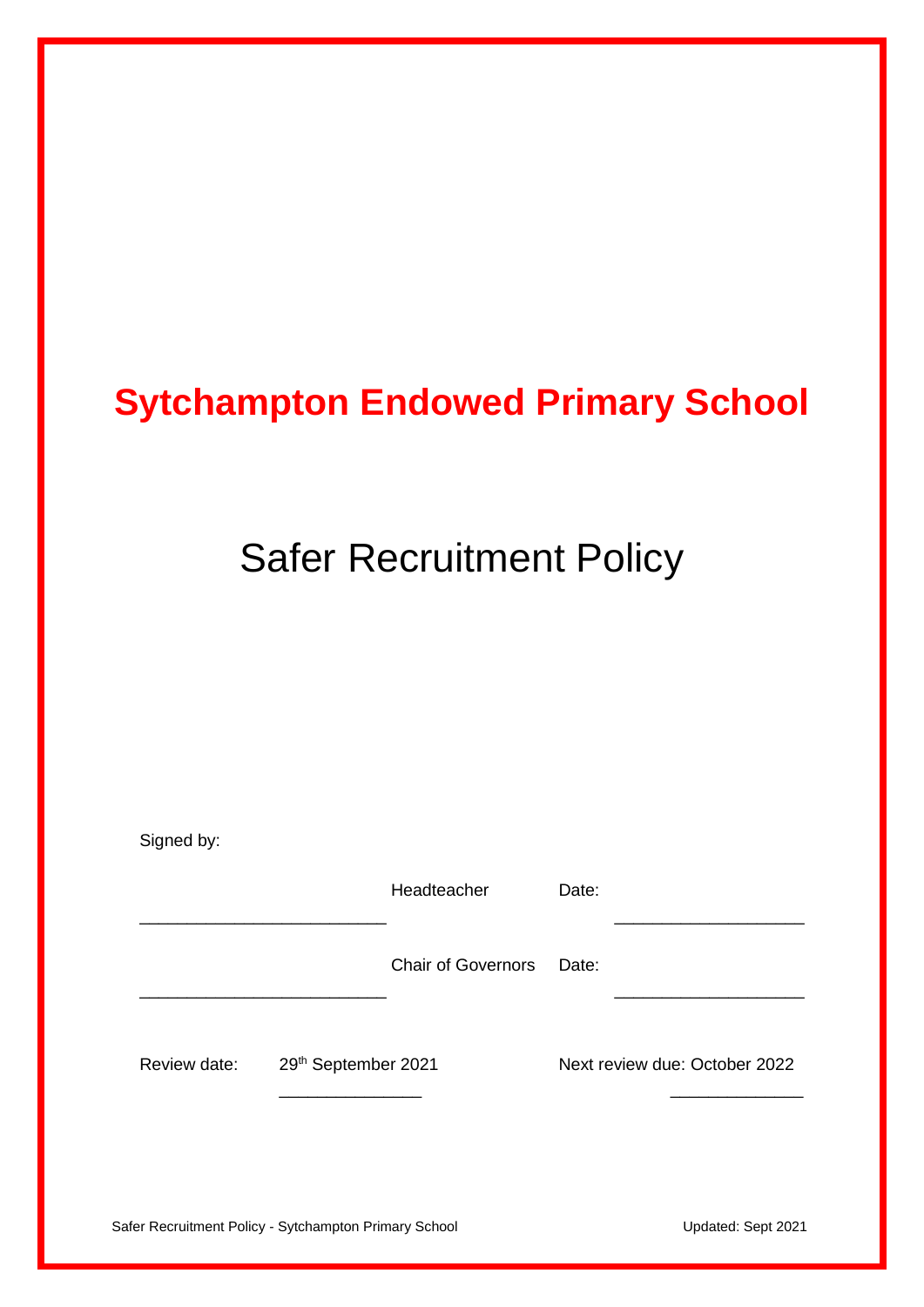## **Contents:**

[Statement of intent](#page-2-0)

- 1. [Legal framework](#page-3-0)
- 2. [Definitions](#page-4-0)
- 3. [Roles and responsibilities](#page-5-0)
- 4. [Planning, advertising and shortlisting](#page-7-0)
- 5. **[Invitation to interview](#page-10-0)**
- 6. [Pre-interview checks](#page-10-1)
- 7. [Requesting](#page-10-2) references
- 8. [Checking](#page-11-0) references
- 9. [Providing](#page-11-1) references
- 10. [Content](#page-12-0) of references
- 11. [Previous disciplinary action](#page-12-1)
- 12. [Confidentiality](#page-13-0)
- 13. [Digital footprints](#page-13-1)
- 14. [The interview](#page-14-0)
- 15. [After the interview](#page-15-0)
- 16. [Remote recruitment](#page-15-1)
- 17. [Pre-appointment checks](#page-16-0)
- 18. [Identification checking process](#page-20-0)
- 19. [After the pre-appointment checks](#page-21-0)
- 20. [Single central record \(SCR\)](#page-21-1)
- 21. [Safer recruitment training](#page-22-0)
- 22. [Safeguarding](#page-22-1)
- 23. [Monitoring and review](#page-22-2)

#### **Appendices**

a) [Flowchart of Disclosure and Barring Service Criminal Record Checks and Barred List](#page-23-0)  **[Checks](#page-23-0)**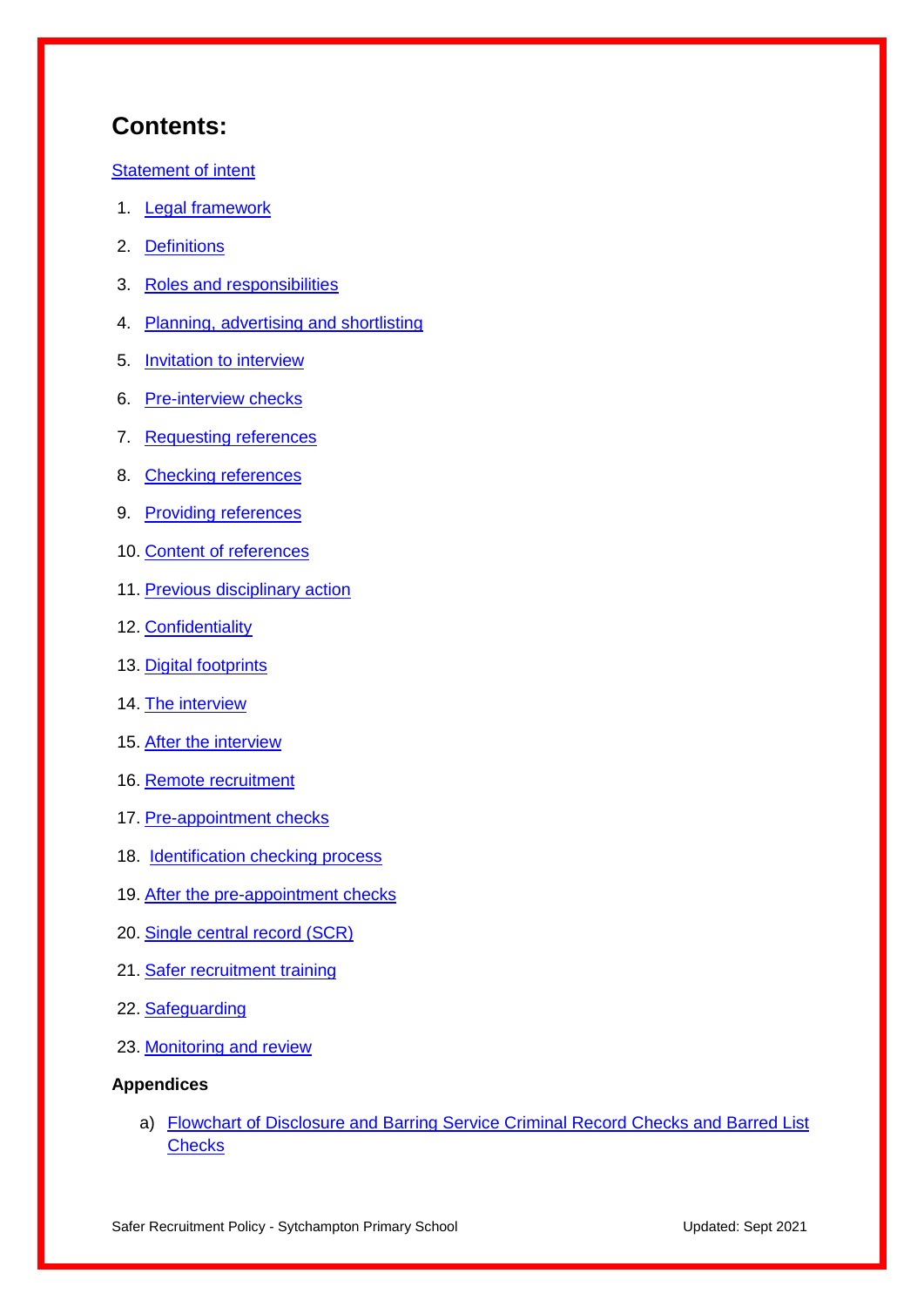## <span id="page-2-0"></span>**Statement of intent**

Sytchampton Endowed Primary School has implemented this policy to assist with recruitment and employee selection. It outlines the school's recruitment procedure and how the school ensures safer recruitment is considered at all levels of the recruitment process.

The safety and protection of the school's pupils is always at the forefront of the school's concerns, which is why this policy aims to embed a robust safeguarding culture into the recruitment practices of the school.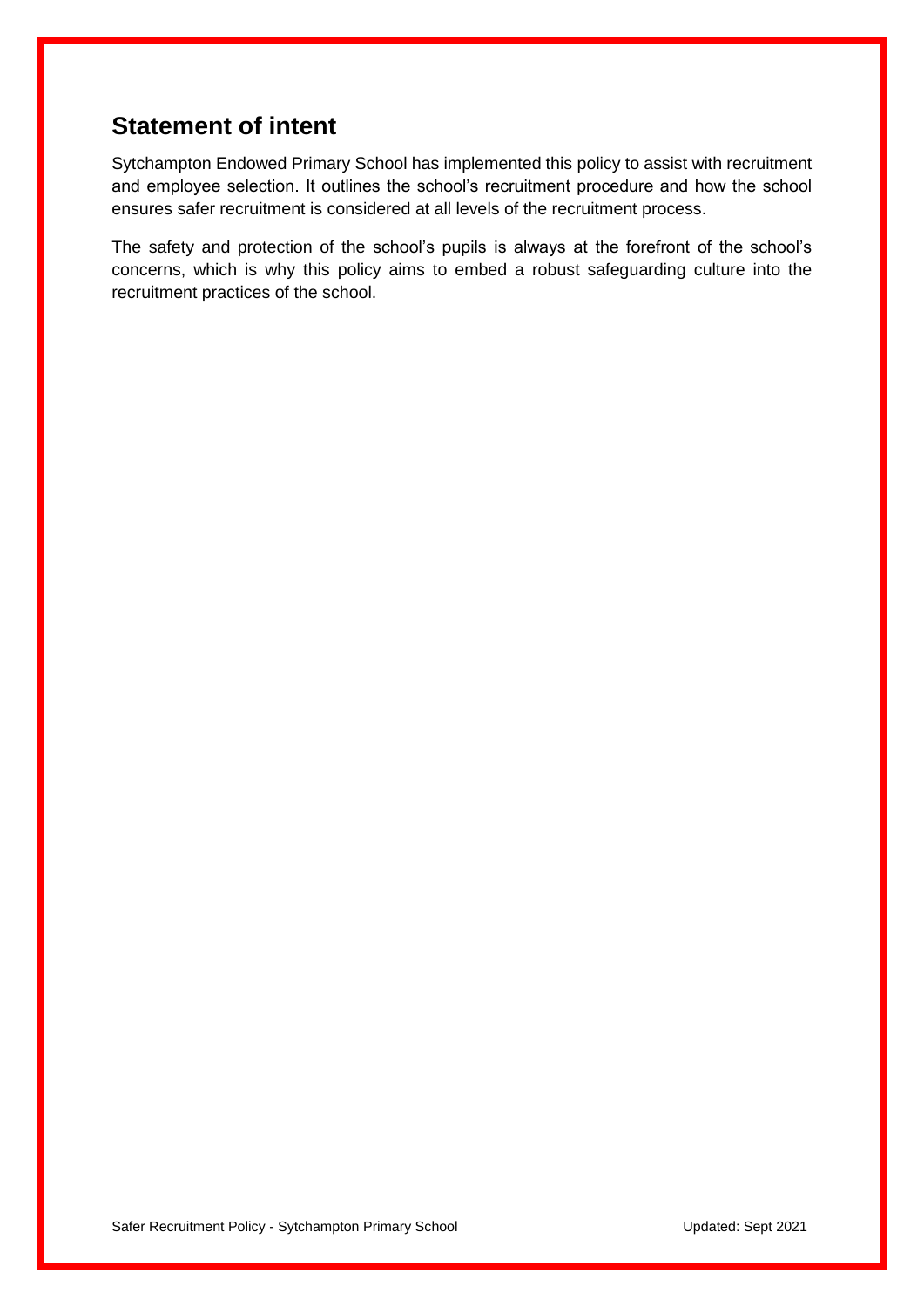## <span id="page-3-0"></span>**1. Legal framework**

This policy has due regard to all relevant legislation including, but not limited to, the following:

- Children Act 1989
- Children Act 2004
- Safeguarding Vulnerable Groups Act 2006
- The Education (School Teachers' Appraisal) (England) Regulations 2012 (as amended)
- Sexual Offences Act 2003
- The School Staffing (England) Regulations 2009
- Rehabilitation of Offenders Act 1974
- Education and Skills Act 2008
- Data Protection Act 2018
- The UK General Data Protection Regulation (UK GDPR)
- Education Act 2002
- Equality Act 2010
- Amendments to the Exceptions Order 1975, 2013 and 2020

This policy has due regard to guidance including, but not limited to, the following:

- DfE (2021) 'Keeping children safe in education 2021' (KCSIE)
- DfE (2018) 'Staffing and employment advice for schools'
- DfE (2020) 'Governance handbook'
- DfE (2020) 'Schools COVID-19 operational guidance'
- DfE (2020) 'Changes to checks for EU sanctions on EEA teachers from 1 January 2021'
- DfE (2021) 'Basic check ID checking guidelines from 1 July 2021'
- DfE (2021) 'Recruit teachers from overseas'
- DfE (2021) 'Right to work checks: employing EU, EEA and Swiss citizens'

This policy operates in conjunction with the following school policies:

- Child Protection and Safeguarding Policy
- Complaints Procedures Policy
- Disciplinary Policy and Procedure
- Teacher Appraisal Policy
- Teacher Capability Policy
- Single Central Record (SCR) Policy
- DBS Policy
- Records Management Policy
- Data Protection Policy
- Equality, Equity, Diversity and Inclusion Policy
- ICT and Electronic Devices Policy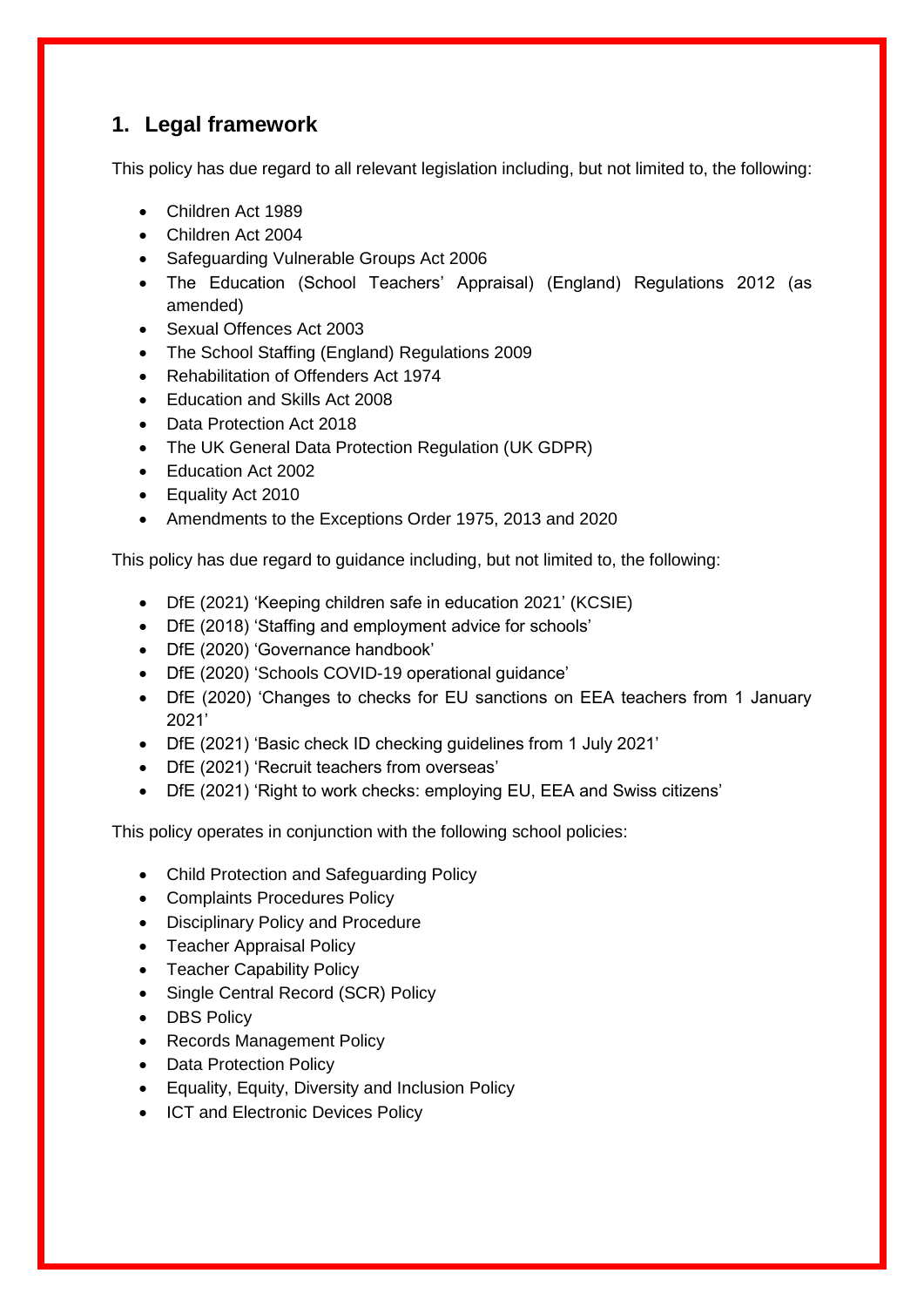## <span id="page-4-0"></span>**2. Definitions**

**Regulated activity** includes:

- Teaching, training, instructing, caring for or supervising children if the person is unsupervised, or providing advice or guidance on physical, emotional or educational wellbeing, or driving a vehicle only for children.
- Working for a limited range of establishments (known as 'specified places', which include schools and colleges), with the opportunity for contact with children, but not including work undertaken by supervised volunteers.
- Engaging in intimate or personal care or healthcare or any overnight activity, even if this happens only once.

Regulated activities do not include:

- Paid work in specified places which is occasional and temporary and does not involve teaching or training.
- Supervised activities which are paid in non-specified settings.
- A supervised volunteer who regularly teaches or looks after children.

**Teaching role** – refers to a role involving planning and preparing lessons and courses for pupils; delivering lessons to pupils; and assessing and reporting on the development, progress and attainment of pupils. These activities are not teaching work for the purposes of KCSIE if the person carrying out the activity does so (other than for the purposes of induction) subject to the direction and supervision of a qualified teacher or other person nominated by the headteacher to provide such direction and supervision.

**Standard DBS** – this provides information about convictions, cautions, reprimands and warnings held on the Police National Computer, regardless of whether or not they are spent under the Rehabilitation of Offenders Act 1974.

**Enhanced DBS** – this provides the same information as the standard DBS, plus any additional information held by the police which a chief officer reasonably believes to be relevant and considers ought to be disclosed.

**Enhanced DBS with barred list check** – this check is required for when people are working or seeking to work in regulated activity with children. This check allows for additional checks to be made as to whether the person appears on the children's barred list.

**Children's barred list** – the DBS maintains a 'barred list' of individuals who are unsuitable to work with children and vulnerable adults. In addition, where an enhanced DBS including a barred list check is obtained, the certificate will also detail whether the candidate is subject to a direction under section 128 of the Education and Skills Act 2008 or section 167A of the Education Act 2002.

**Section 128 check** – this provides for the Secretary of State to direct that a person may be prohibited or restricted from participating in the management of an independent school (which includes academies and free schools). A person prohibited under section 128 is also disqualified from holding or continuing to hold office as a governor of a maintained school.

Safer Recruitment Policy - Sytchampton Primary School **Channel Control Control Control Control** Updated: Sept 2021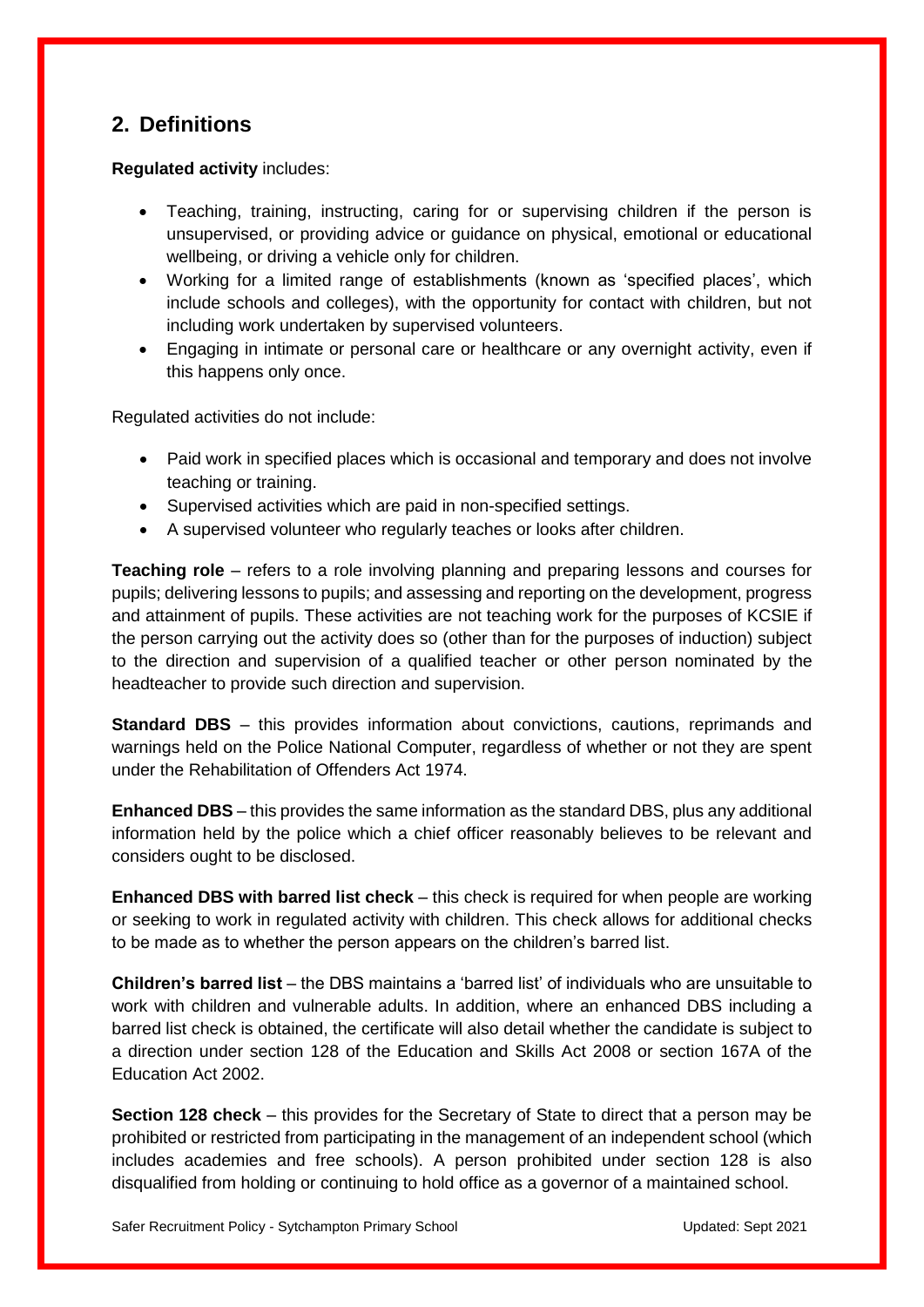**Safer recruitment** – this is the safeguarding and protection of pupils during the recruitment and selection process. Its overall purpose is to help identify and deter or reject individuals who are deemed to be at risk of abusing children.

## <span id="page-5-0"></span>**3. Roles and responsibilities**

The governing board is responsible for:

- Agreeing and monitoring effective policies to ensure recruitment at the school is in accordance with the legislation outlined in [section 1.](#page-3-0)
- Ensuring that staff recruitment is as safe as possible, as well as fair and compliant with the relevant legislation.
- Ensuring appropriate checks have been carried out on staff, volunteers, contractors and agency workers working within the school.
- Appointing an appropriate recruitment panel.
- Ensuring that all recruitment panel members have undertaken unconscious bias training before the selection process begins.
- Ensuring that at least one member of the recruitment panel has undergone safer recruitment training.
- Ensuring that all members of the recruitment panel understand their role, i.e. advisory or decision making.
- Monitoring the advertising of vacancies, assessing how they are being advertised and whether the adverts are maximising all of the opportunities to attract the appropriate candidates.
- Benchmarking the success of any advertising methods used, as well as the overall success of the recruitment process.
- Ensuring a member of the board is on the recruitment panel for a new headteacher.
- Ensuring that all members of the recruitment panel are familiar with their obligations with regards to safer recruitment, as set out in KCSIE.
- Monitoring the school's SCR to ensure that the necessary vetting checks for employees are carried out.
- Ensuring that equal opportunities are established and implemented throughout the recruitment process.
- Ensuring that the salary of the successful candidate is determined.
- Accommodating the needs of new employees and making reasonable adjustments when necessary.
- Ensuring that the DPO reviews this policy and that any recruitment data that is kept is in accordance with the Records Management Policy.
- Ensuring that they have the skills to carry out effective selection processes, including knowing when and how to request references.
- Establishing a recruitment panel including at least one individual who has completed safer recruitment training within the past five years.

The recruitment panel is responsible for:

Creating the advert and ensuring it meets all the necessary requirements.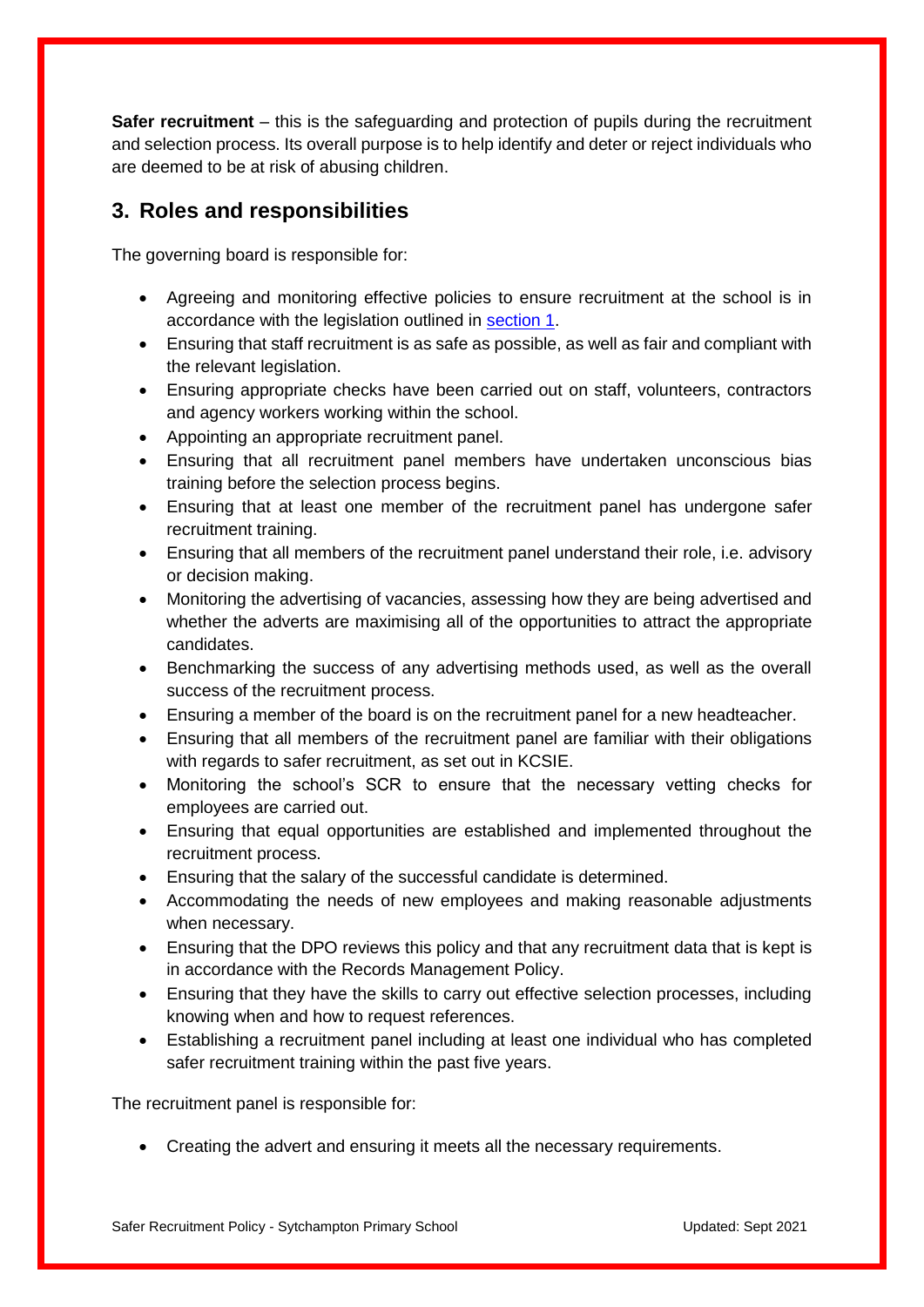- Shortlisting the potential candidates with the aim of reducing the application field and identifying those with the potential to effectively undertake the role.
- Appropriately delegating responsibility for recruitment to the headteacher.
- Setting appropriate recruitment procedures, as per the scheme of delegation.
- Ensuring that the interview addresses leadership ability, team working skills, reasons for interest in joining the school, integrity, understanding of the school's ethos and vision, and why the candidate believes they would be a good fit for the school.
- Ensuring that the interview addresses safeguarding practices.
- Appointing an appointing officer who will be responsible for the entire management of the recruitment process.
- Agreeing with the successful candidate when other members of the school community will be informed about their appointment, including staff members and parents.
- Ensuring that references have been received where requested.
- Ensuring that all references for a shortlisted candidate are properly scrutinised and that information is not contradictory, unclear, or incomplete, with clarification requested when appropriate.
- Asking previous employers of new staff members whether the individual has been subject to capability procedures in the previous two years.

The appointing officer is responsible for:

- Managing the entire recruitment process.
- Sourcing suitable candidates.
- Acting as a point of contact between candidates and the school.
- Reviewing candidates' applications.
- Preparing the recruitment panel to conduct interviews.
- Organising interviews with shortlisted candidates.
- Ensuring the recruitment process is carried out in line with the relevant school policies.
- Ensuring that the candidate chosen to fill a vacancy is suitable for the role.

The headteacher is responsible for:

- Ensuring appropriate checks have been carried out on prospective staff, volunteers, contractors and agency workers working within the school.
- Ensuring that appropriate supervision of employees and volunteers is organised, and for promoting the safety and wellbeing of pupils generally and throughout the recruitment process.
- Leading the interview when the candidate is at a lower level.
- Ensuring that all relevant staff members are familiarised with this policy.

During the recruitment process, and especially during the initial stages, the recruitment panel and the headteacher will be watchful of candidates displaying the following characteristics:

- No understanding or appreciation of children's needs
- Expressing that they want the role to meet their needs at the expense of children
- Using inappropriate language in relation to children
- Expressing extreme views or views that do not support safeguarding practices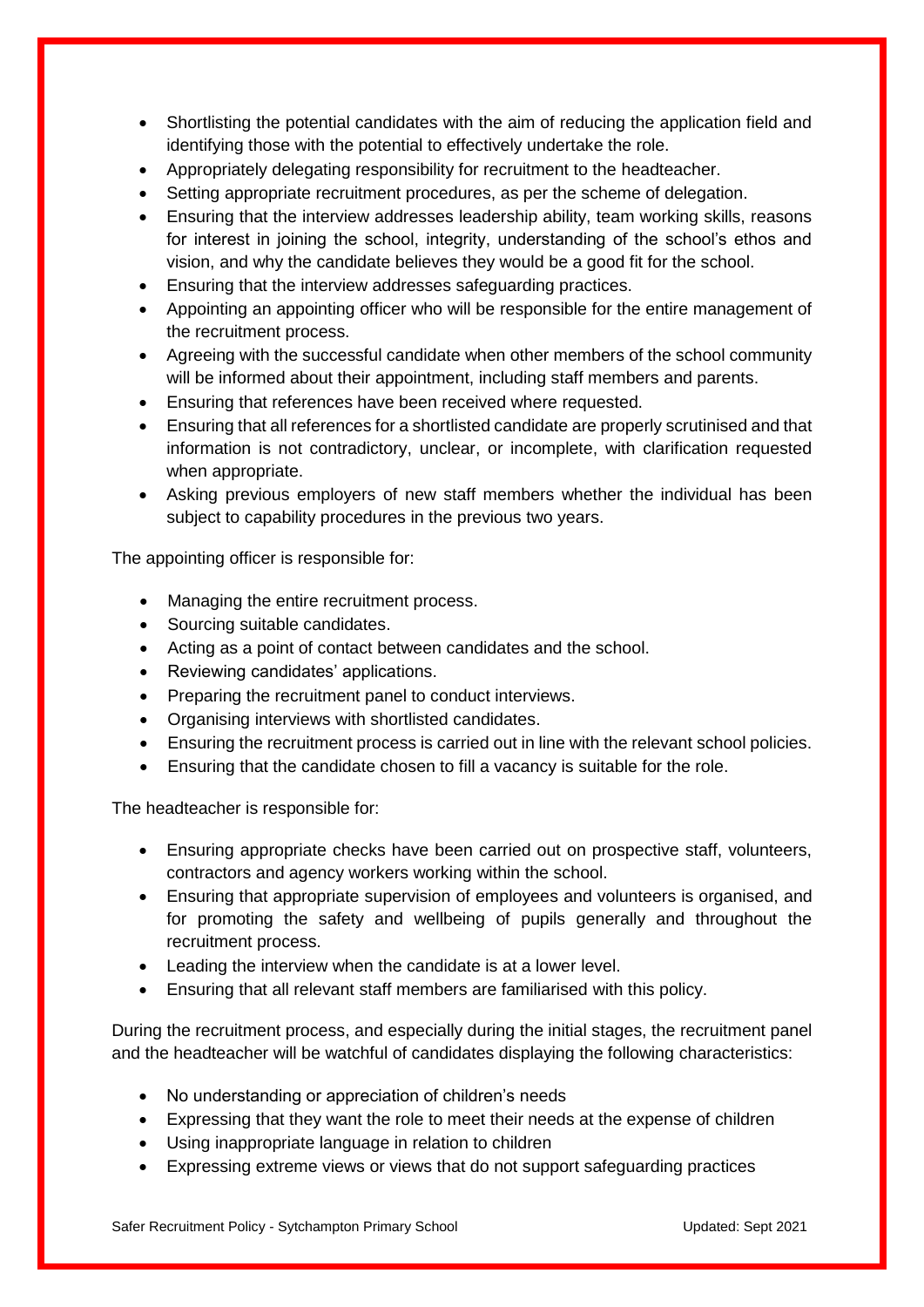- Displaying unclear boundaries with children
- Providing vague answers when asked about their experience and being unable to explain gaps in their employment

The DPO is responsible for:

 Ensuring that all references are handled in line with the Data Protection Policy and relevant legislation.

The DSL is responsible for:

- Deciding when it is appropriate or necessary to disclose any safeguarding concerns or allegations as part of a reference.
- Discussing with the headteacher the suitability of a candidate when a reference has disclosed safeguarding concerns or prior allegations.

#### <span id="page-7-0"></span>**4. Planning, advertising and shortlisting**

The job information and associated documents will be published online. The full requirements of the role will be clearly explained, including any employment vetting requirements such as a DBS check.

The recruitment panel will comprise an appointing officer, who is responsible for the management of the entire recruitment process, and at least two other members of staff, with the headteacher usually being one of these. The recruitment panel will be an odd number so majority votes can be cast. At least one member of the recruitment panel will have successfully completed up-to-date safer recruitment training. The recruitment panel will create the advertisement.

Once a vacancy has been identified, the school will allow an appropriate amount of time for planning and structuring the recruitment process.

The governing board and headteacher will:

- Decide on the recruitment timeframe.
- Decide who will be involved in the process and what their roles will be, e.g. who forms the recruitment panel and who will lead interviewing.
- Prepare the documents that will be provided to candidates, including the job description, person specification and application form – ensuring that these documents contain a clear message about safeguarding, the checks that will be carried out and that references will be sought.
- Ensure that application packs, where relevant, state that candidates must be willing to sign the staff disqualification declaration.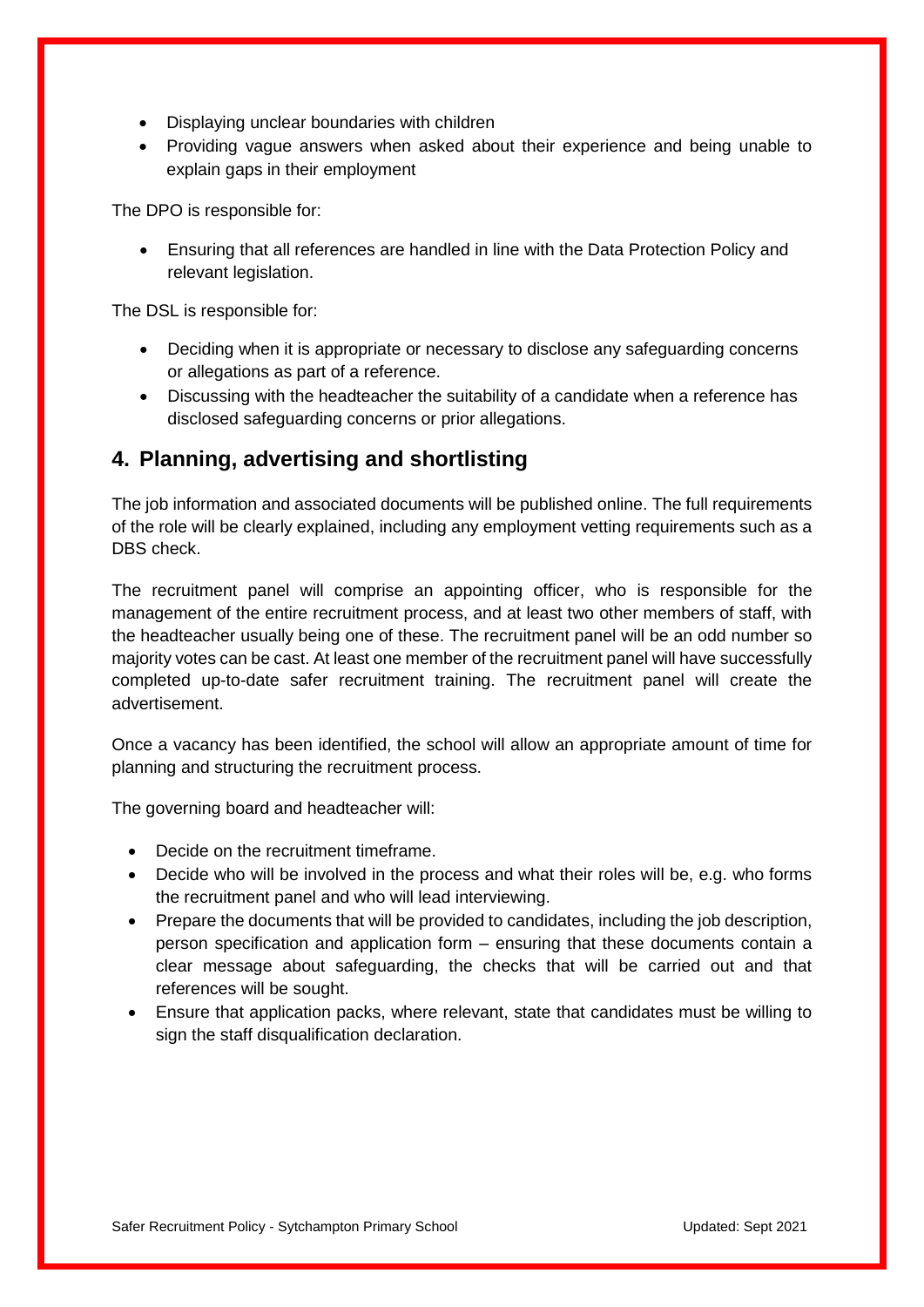#### **Advertising**

The school will consider the following information when advertising for a role within the school:

- The skills, abilities, experience, attitude and behaviours required for the post
- The safeguarding requirements, including to what extent the role will involve contact with children and young people and whether the appointed staff member will be engaging in regulated activity

Advertisements will include:

- A statement of the school's commitment to safeguarding and promoting the welfare of pupils whilst making clear that safeguarding checks will be undertaken.
- The safeguarding responsibilities of the post as per the job description and person specification.
- Information surrounding whether the post is exempt from the Rehabilitation of Offenders Act 1974 and the amendments to the Exceptions Order 1975, 2013 and 2020.

Vacancies will be advertised through external media, such as the the DFE Vacancies site or local newspapers and social media, with due consideration to the school's Equality, Equity, Diversity and Inclusion Policy, ensuring that the advertisement reaches a wide range of groups. Advertisements will contain a statement of commitment to ensuring equal rights. Advertisements will include, or link to, a job description, person specification and detail the closing date. The contact number of the appointing officer and details of the application process will be clearly outlined.

The school may utilise social media for recruitment, and if doing so, will create a social media recruitment strategy to ensure that the advertisement is reaching the right people and is communicating the ethos of the school effectively.

When an advert receives a response, the recruitment panel will ensure that candidates receive the application pack.

#### **Application forms**

Applicants will be reminded in the application form or elsewhere in the information provided to applicants that it is an offence to apply for the role if they are barred from engaging in regulated activity relevant to children.

The school will also provide a copy of the Child Protection and Safeguarding Policy and information on employment of ex-offenders in the application pack.

Applicants will be required to provide the following:

- Personal details, e.g. their current and former names, current address and national insurance number
- Details of their current or most recent employment, including the reason for leaving
- Full employment history, including explanations for any gaps in their employment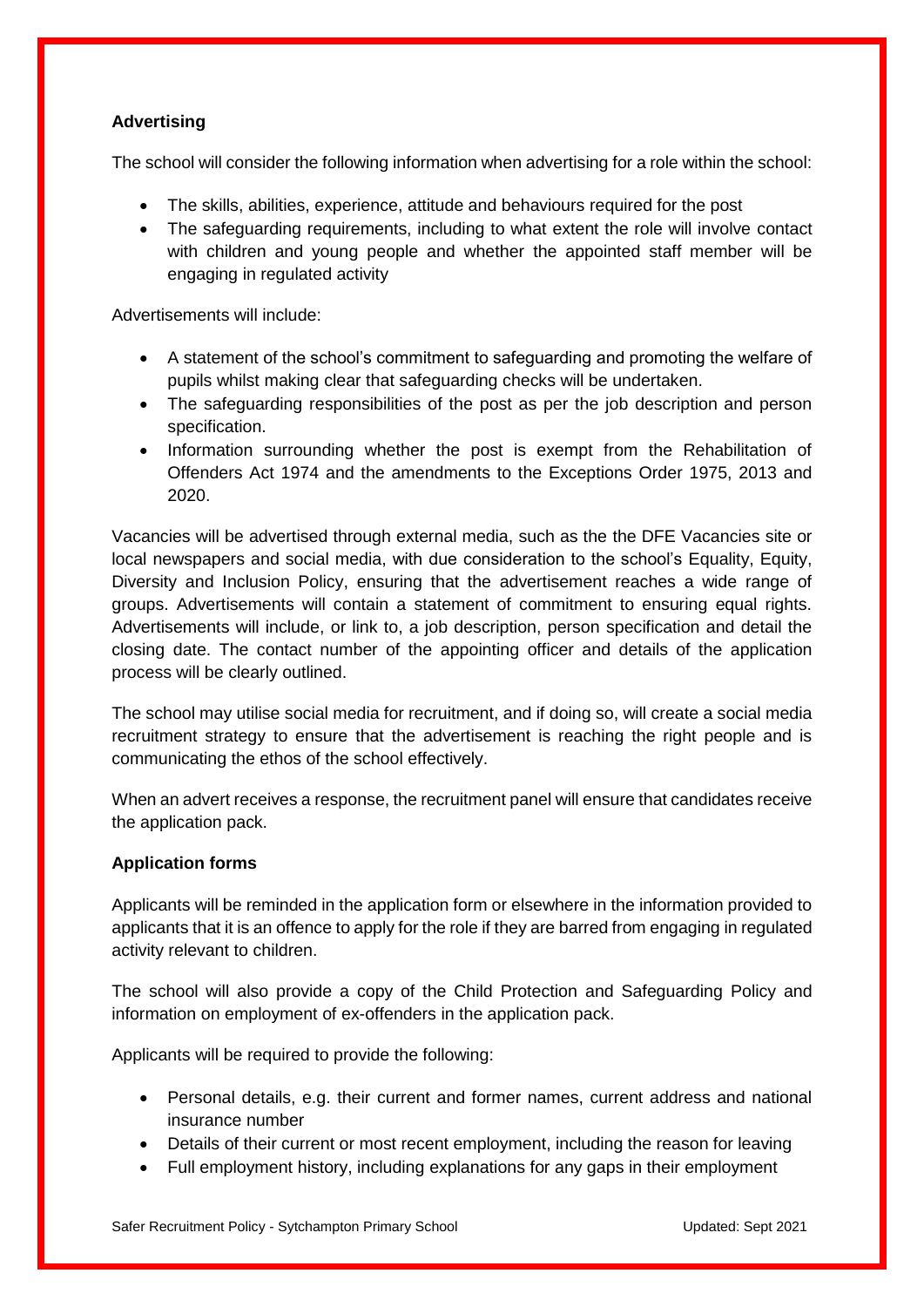- Qualifications, the awarding body and the date of the award
- Details of references
- A statement of their personal qualities and an explanation of why they meet the person specification to be a suitable candidate for the role

The school will never accept a CV alone, only completed application forms. When shortlisting candidates for an interview, all application forms will be considered. Candidates who are shortlisted will meet all the essential aspects of the person specification requirements. The school will ensure that the shortlisting process is as systematic as possible, and that the recruitment panel reads through all applications. Each member of the panel will create their own shortlist which will then be collated and discussed. Candidates will be assessed against the same shortlisting criteria to ensure a fair process.

#### **Shortlisting**

Shortlisted candidates will be asked to complete a self-declaration of their criminal record or disclosure of any information making them unsuitable to work with children.

Only those candidates who have been shortlisted will be asked to disclose any relevant information including:

- Whether they are included on the barred list.
- Whether they are barred from teaching.
- Information of any criminal offences committed.
- If they are known to the police and children's social care services.
- Whether they have been disqualified from providing childcare.
- Any relevant overseas information.

Applicants will need to sign a declaration which confirms that the information they have provided is true.

When shortlisting candidates, the school will:

- Ensure that at least two people carry out the shortlisting proceedings (these two people will ideally also conduct the interview).
- Assess whether there are any inconsistencies or gaps in the candidate's employment and consider the reasons given for them.
- Explore any further potential concerns.

Requests for further information from candidates will be replied to promptly. All applications will be replied to with a letter notifying candidates whether they have been shortlisted or not.

Interviews will be arranged for the shortlisted candidates.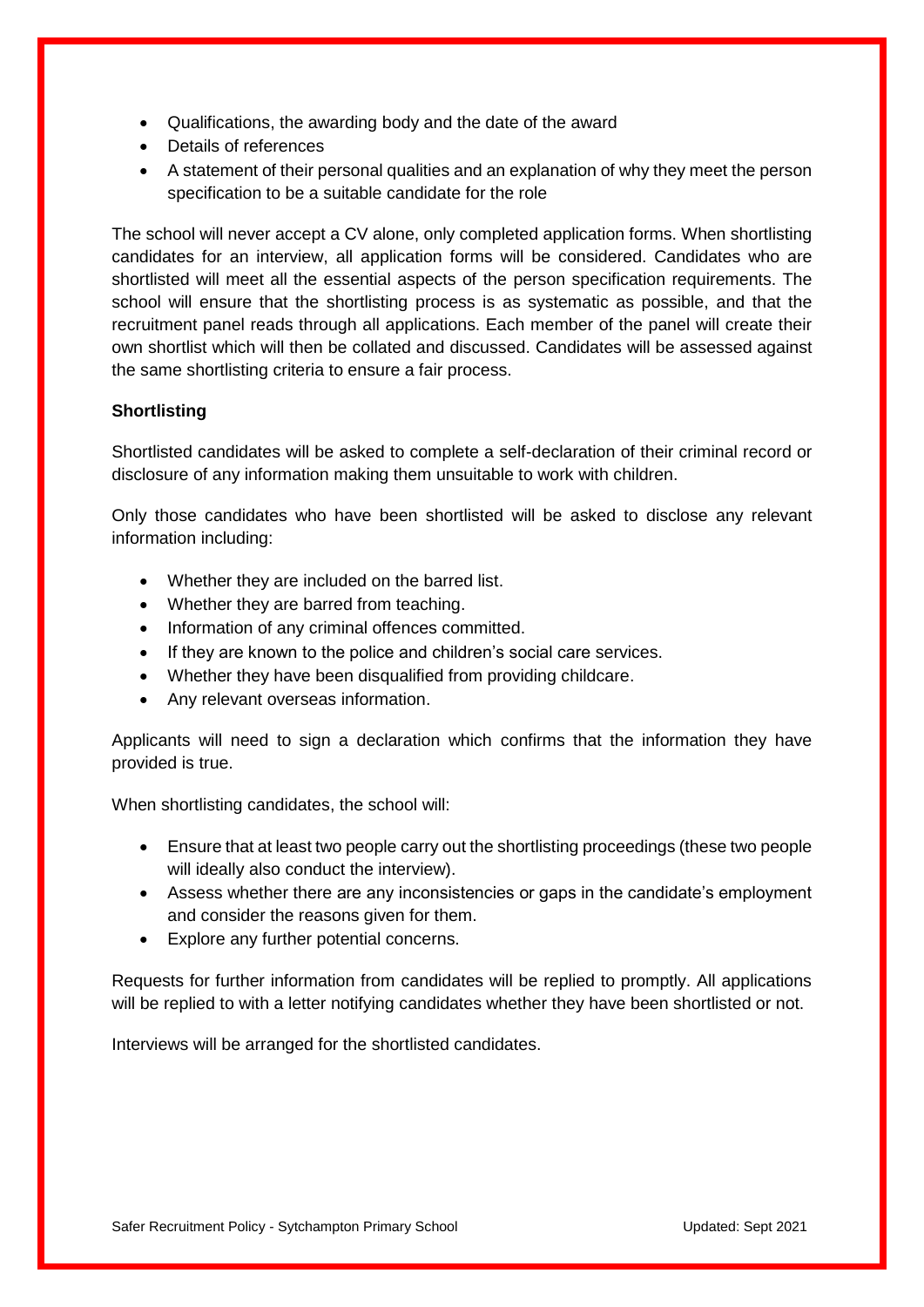## <span id="page-10-0"></span>**5. Invitation to interview**

Before interview invitations are sent, the recruitment panel will ensure that application packs are sent and include the following:

- A copy of the advertisement
- A comprehensive job description
- A comprehensive person specification
- Any equal rights material, e.g. an equal opportunities statement
- A brief outline of the school, its values and aims

Once a shortlist has been confirmed, the candidates to be invited for interviews will be contacted by the appointing officer and suitable interview times will be decided. The recruitment panel will ensure that all shortlisted candidates receive information about the interview arrangements, how they will be conducted, the areas that will be explored and what documents they should bring.

## <span id="page-10-1"></span>**6. Pre-interview checks**

The recruitment panel will complete the necessary pre-interview checks.

Pre-interview checks will include the following:

- Requesting two references from each shortlisted candidate directly from the referees where possible, one reference will be obtained relating to the role in which the candidate worked with children
- Verifying that the candidate has qualifications or experience relevant to the post
- Checking references against application forms and noting down discrepancies or concerns, and following up these concerns with referees
- Checking and, where necessary, following up candidates' self-declaration forms

## <span id="page-10-2"></span>**7. Requesting references**

Once a candidate, including an internal candidate, has been shortlisted for a position, references will be requested and scrutinised by the recruitment panel. Any concerns will be resolved satisfactorily prior to confirming an appointment. References will always be requested directly from the referee and from a senior person with appropriate authority, rather than a colleague.

References will be requested in written form from the candidate's current employer – if they are unemployed, verification of their most recent period of employment and reasons for leaving will be obtained from their previous employer. Wherever possible, at least one reference will be from employment through which the candidate worked with children.

If the applicant has never worked with children, ensure that a reference from their current employer is received.

If the candidate is a school leaver or has not been in work for over two years, a character reference will be requested.

Safer Recruitment Policy - Sytchampton Primary School **Channel Control Control Control Control Control Control Control Control Control Control Control Control Control Control Control Control Control Control Control Control**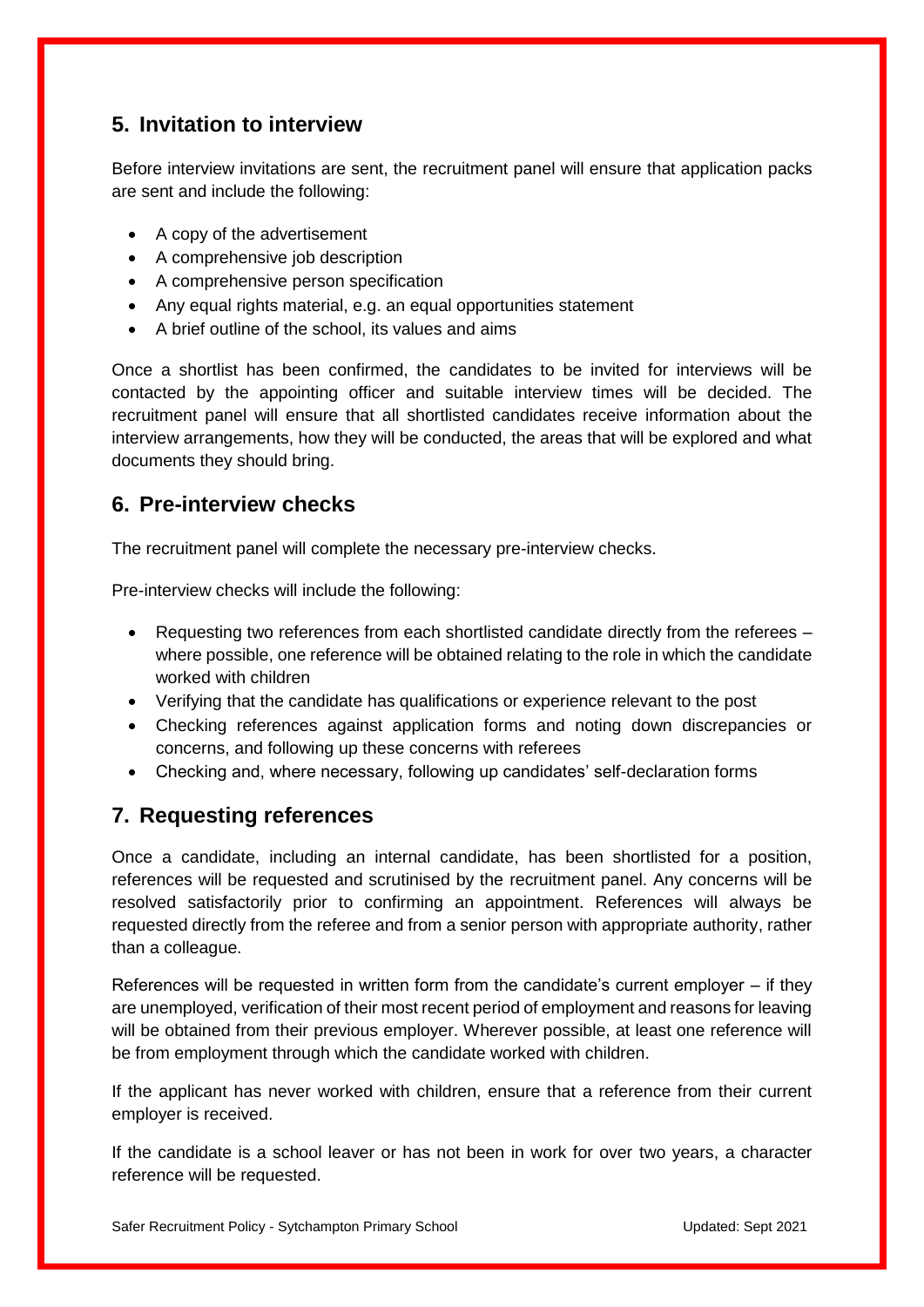When a candidate is applying for a teaching role (including the role of headteacher), information about the details of any capability procedures in the previous two years that they may have been subject to, and the reasons for these, will be requested from their current or former employer.

Concerns raised following a candidate's reference(s) will be explored further with the referee where appropriate and discussed with the candidate at interview.

Open references, e.g. 'to whom it may concern' testimonials, and unverified information provided by the candidate as part of the application process, will not be relied upon. Electronic references will be checked to ensure that they originate from a legitimate source.

#### <span id="page-11-0"></span>**8. Checking references**

References will be checked upon receipt to ensure that all questions have been answered satisfactorily and that information is not contradictory or incomplete. The referee will be contacted to provide further clarification where appropriate, e.g. if some answers are vague or insufficient, or contradictory information has been provided. The reference will be compared for consistency with the information on the candidate's application form. Discrepancies between the reference and the application form will be discussed with the candidate at interview.

The recruitment panel will ensure that any past disciplinary action or allegations disclosed as part of a reference are considered carefully when assessing the candidate's suitability for the role. If this involves safeguarding or potential safeguarding concerns, the DSL will be consulted to help assess the candidate's suitability.

Before making a decision not to appoint a candidate based on an unsatisfactory reference, the recruitment panel will consider if HR advice is necessary. Once the decision is made, the headteacher will record this on the recruitment file as the reason for non-appointment.

All members of staff who provide a reference will be responsible themselves for checking the content to ensure that it only contains factual and verifiable statements. If there is any doubt about whether to include information, caution will be exercised and it will be omitted. Alternatively, advice will be sought from a senior figure, e.g. the headteacher or the chair of governors.

## <span id="page-11-1"></span>**9. Providing references**

References will only be provided once written consent has been obtained from the person requesting a reference.

The member of staff providing a reference will follow this policy's procedures and the prospective employer's requests as much as is reasonably possible, e.g. if a pro-forma is provided, they will complete the form. If the reference is not requested in a specific format, the member of staff will decide the most appropriate method, e.g. a pro-forma or a letter-formatted reference.

The headteacher will decide in exceptional circumstances if a reference cannot be provided or if certain questions asked by the prospective employer cannot be answered, with HR advice sought when appropriate.

Safer Recruitment Policy - Sytchampton Primary School **Channel Control Control Control Control** Updated: Sept 2021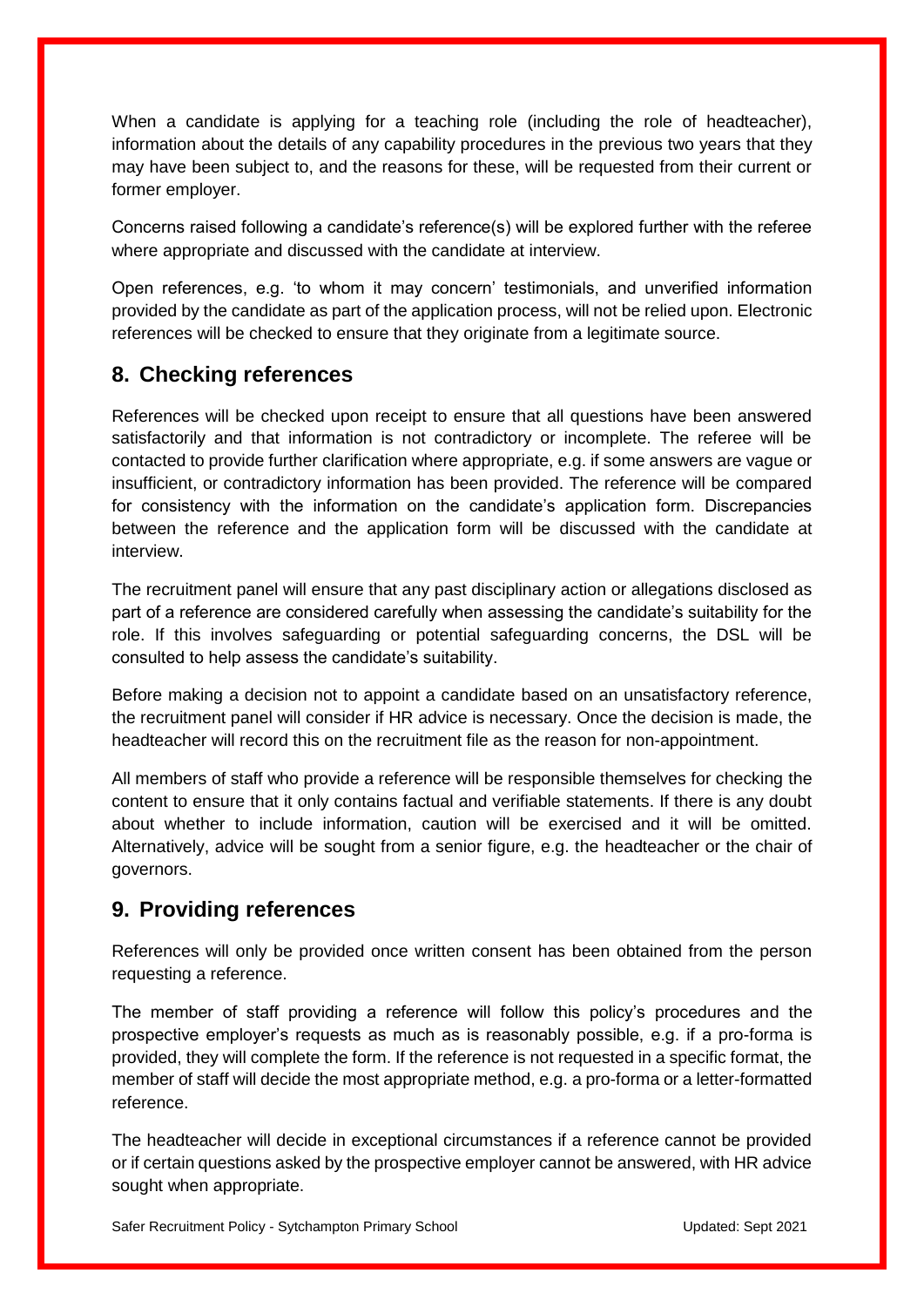Staff members will make the headteacher aware when they have been asked to provide a personal reference, e.g. for a current or former colleague. The staff member will make it clear within the reference that it is a personal one and is not written for or on behalf of the school. The staff member will use their own paper or an email address unaffiliated with the school and ensure that the reference is not linked to the school in any way.

Details of any capability procedures in the previous two years for a teacher (including headteacher) or former teacher at the school, and the reasons for these, will be provided if requested.

If, as part of a settlement agreement, the school has agreed to provide a reference for a member of staff, the headteacher will ensure it is provided in line with the agreement and this policy. In circumstances where new evidence emerges that indicates information provided in the reference is incorrect, the headteacher will decide if the reference is changed or withdrawn, with legal advice sought where necessary, and will notify the employee of any decision first.

#### <span id="page-12-0"></span>**10. Content of references**

Basic information will always be expected in references received and provided, e.g. skills, knowledge, duties undertaken, experience working with children, and personal characteristics, in addition to any information relating to safeguarding. Further relevant comments will be made as much as is reasonably possible in line with the employer's requests, provided they are verifiable and objective, e.g. through appraisals or attendance records.

References will contain only factual and verifiable information and will not include speculation, e.g. about a former employee's suitability for a job, or hearsay. The person providing the reference will ensure all comments have a factual basis and that an impression is not given which is misleadingly positive or negative. Performance issues or concerns which have not been discussed or raised with the employee beforehand will not be mentioned.

All members of staff providing references will be made aware that information provided verbally to the prospective employer is subject to the same duties as written information and will avoid making verbal statements. Where it is necessary or appropriate, verbal information will be provided only in line with this policy's procedures, e.g. all statements must be verifiable and objective.

## <span id="page-12-1"></span>**11. Previous disciplinary action**

The recruitment panel will ensure that any references requested by the school include a section asking for any past disciplinary action or allegations to be disclosed. Any disclosures will be carefully considered when assessing the candidate's suitability for the role, in line with this policy.

Information from DBS checks will not be included in references provided by the school. Information regarding criminal offences from other sources will not be included, unless the headteacher deems it appropriate and HR advice has been sought.

When providing references, the disclosure of information about past disciplinary action or allegations not relating to safeguarding will be provided where it is deemed appropriate, e.g. it is relevant to the staff member of former staff member's suitability for the role. Information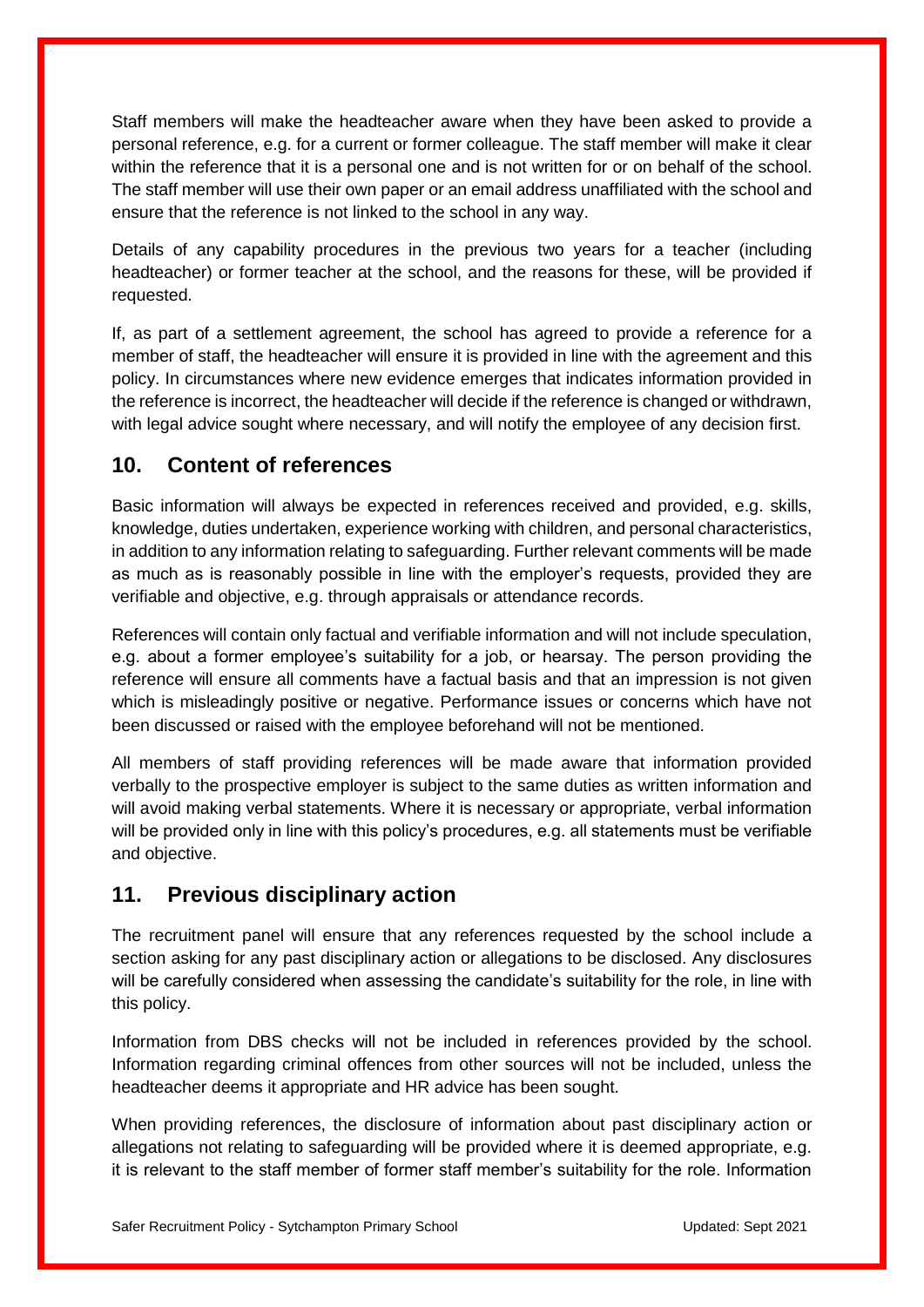relating to disciplinary action will generally only be disclosed if penalties or sanctions remain in place for the employee.

Allegations which were proven to be false, unsubstantiated or malicious, e.g. relating to misconduct, will not be included in a reference – this includes if it is a history of repeated concerns or allegations which have been found to be false, unsubstantiated or malicious. The member of staff providing the reference will make no comments about their own personal views on the veracity of allegations.

If an allegation exists which has yet to be investigated or an investigation is incomplete, the headteacher will seek HR advice, and legal advice where necessary, on what information, if any, should be provided to the prospective employer.

#### <span id="page-13-0"></span>**12. Confidentiality**

Personal data relating to references will be handled in line with the Data Protection Policy. All references will be properly addressed and marked private and confidential.

Information relating to an individual's health and sensitive personal data, e.g. information relating to the individual's ethnicity, religion or trade union membership, will not be disclosed as part of a reference unless 'express consent' has been received from the individual for this purpose.

The person requesting a reference will be offered the opportunity to see it before it is sent, unless the headteacher decides this is not appropriate; however, the school is aware that ultimately, they cannot prevent the person receiving a copy in line with the Data Protection Act. If the person raises comments about the reference before it is sent, the member of staff responsible for the reference will consider the comments and, if they decide to leave it unchanged, record the reason(s) behind their non-agreement.

#### <span id="page-13-1"></span>**13. Digital footprints**

The school is committed to ensuring that safeguarding is a top priority; therefore, where appropriate, the school may check candidates' social media or other online activity prior to interview.

This process may include a search for the candidate via:

- Google
- Facebook
- LinkedIn
- Instagram
- **Twitter**
- Tik Tok

Any concerns will be addressed during the interview process.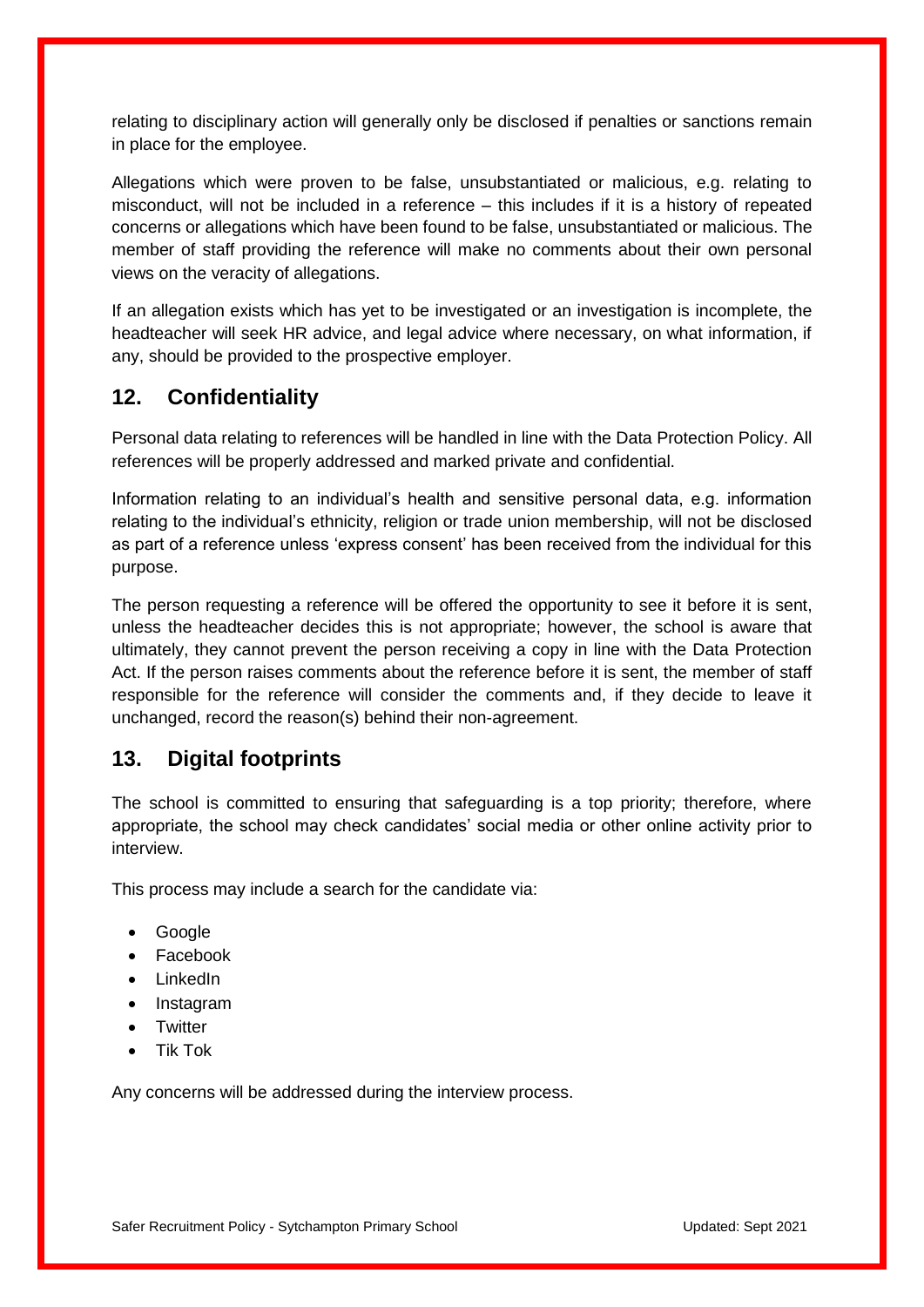#### <span id="page-14-0"></span>**14. The interview**

During the interview process, candidates will be asked standard questions and their responses will be recorded for ease of comparison. Any concerns raised through contact with referees will be discussed with the candidate at this stage. The recruitment panel will ask open questions to assess the candidate's experience and suitability for the post, and to explore the candidate's motivation towards safeguarding and their suitability to work with children.

The school will use a range of selection techniques to identify the most suitable person for the post.

Interview questions seek to:

- Find out what attracted the candidate to the post being applied for and their motivation for working with children
- Exploring their skills and asking for examples of experience of working with children
- Looking at any gaps in employment or where the candidate has changed employment or location frequently and asking about the reasons for this.

Interviews will also be used to explore the potential areas of concern to determine the applicant's suitability to work with children.

Areas that may raise concerns and lead to further enquiry include:

- Implication that adults and children are equal
- Lack of recognition or understanding of the vulnerability of children
- Inappropriate idealisation of children
- Inadequate understanding of appropriate boundaries between adults and children
- Indicators of negative safeguarding behaviours.

Candidates shortlisted for interview will be given the opportunity to complete a self-disclosure form upon arrival for their interview. The form is given to the appointing officer in a sealed envelope prior to the candidate entering their interview. The candidate will be given the opportunity to discuss any concerns or ask any questions. The process will always comprise a face-to-face interview; however, the recruitment panel may also request that candidates complete one of the following exercises (this is not an exhaustive list):

- **•** Presentation
- Lesson observation
- Pupil interview (usually school council)
- Unseen data exercise
- In tray exercise
- Planning exercise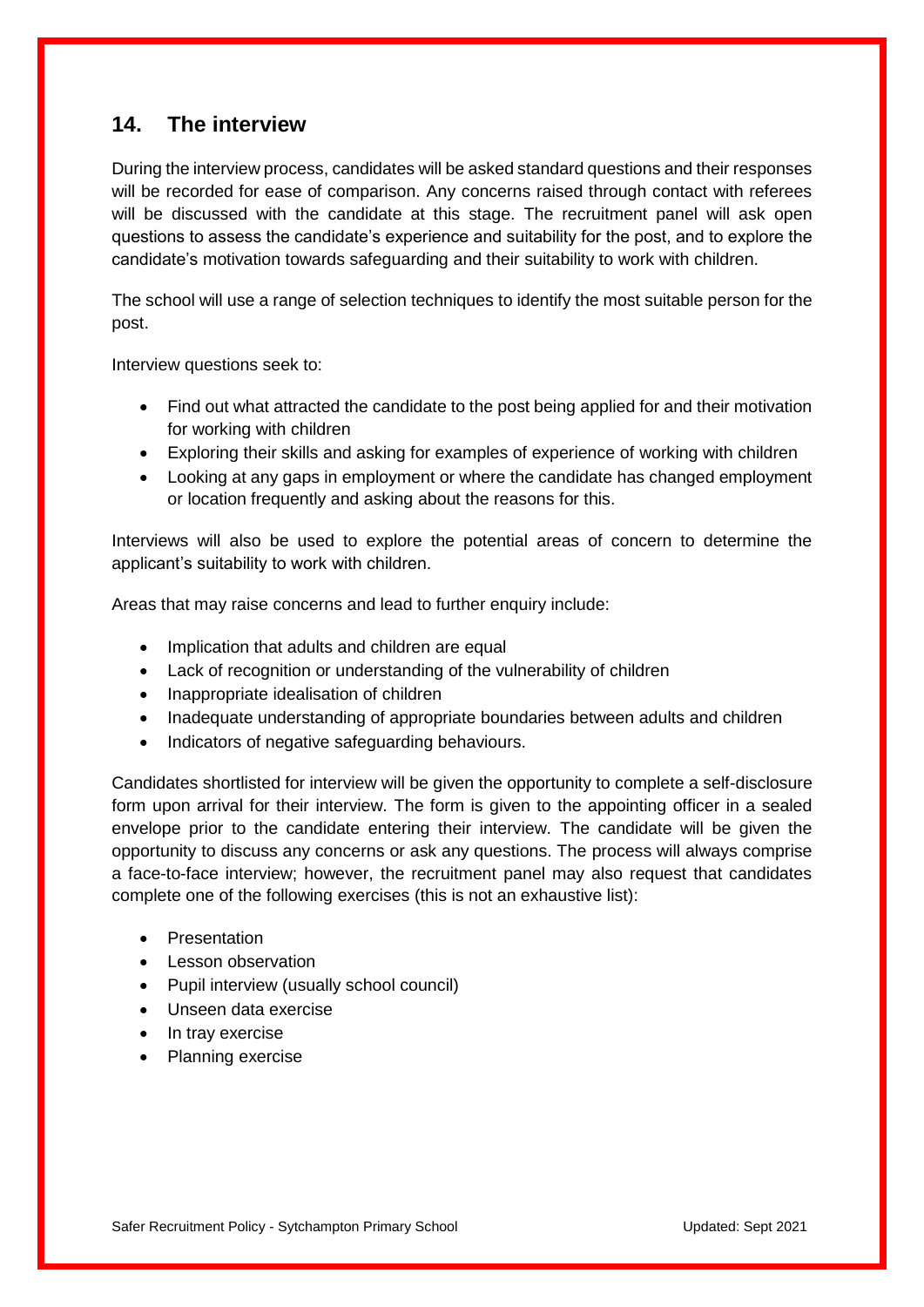#### <span id="page-15-0"></span>**15. After the interview**

After the interview has been completed, the recruitment panel will:

- Assess all candidates' performance using the same agreed criteria.
- Ask the successful candidate to provide proof of identification and qualifications, and to complete the DBS check as soon as possible.
- Contact and provide feedback to the unsuccessful candidates feedback will be verbal and based on evidence of their performance against the person specification for the role.

Interview notes and assessment materials will be held securely for an appropriate amount of time after the interviews, in line with the Records Management Policy, in case any aspect of the recruitment process is challenged.

After choosing a successful candidate, the school will:

- Make a conditional offer of employment to the candidate.
- Ask the successful candidate to provide identification and proof of qualifications, if this has not already been done.
- Complete the relevant pre-appointment checks.

Once an offer of employment has been made, the candidate's self-declaration form will be reviewed. If a conviction has been declared, and it is spent or filtered, the offer of employment will not be retracted based on this; however, the school will undertake the relevant assessments to determine whether the candidate is suitable to work in the school.

#### <span id="page-15-1"></span>**16. Remote recruitment**

The school will follow all the requirements set out in this policy when recruiting remotely, changing only the in-person nature of the interview, and implementing the necessary additional steps to support this. The ICT technician will research and select a suitable online platform through which online interviews may take place, taking into account ease of use, privacy measures and suitability for the purposes of online interviews. Online interviews will be conducted in line with the school's ICT and Electronic Devices Policy and Data Protection Policy at all times.

Staff members conducting an online interview will ensure they understand how to operate the various relevant functionalities of the online interview platform, e.g. how to share their screen, prior to the interview commencing. Staff members conducting an online interview will ensure privacy settings are adjusted appropriately on the provider's site or application.

The school will be aware of, and have due regard for, the potential risks associated with online communication, e.g. ease of anonymity, and will ensure it takes suitable precautions, e.g. encrypting data where possible. The school will ensure that any tasks set for candidates during the interview are compatible with the online nature of the interview, e.g. they do not require the exchange of physical paper resources.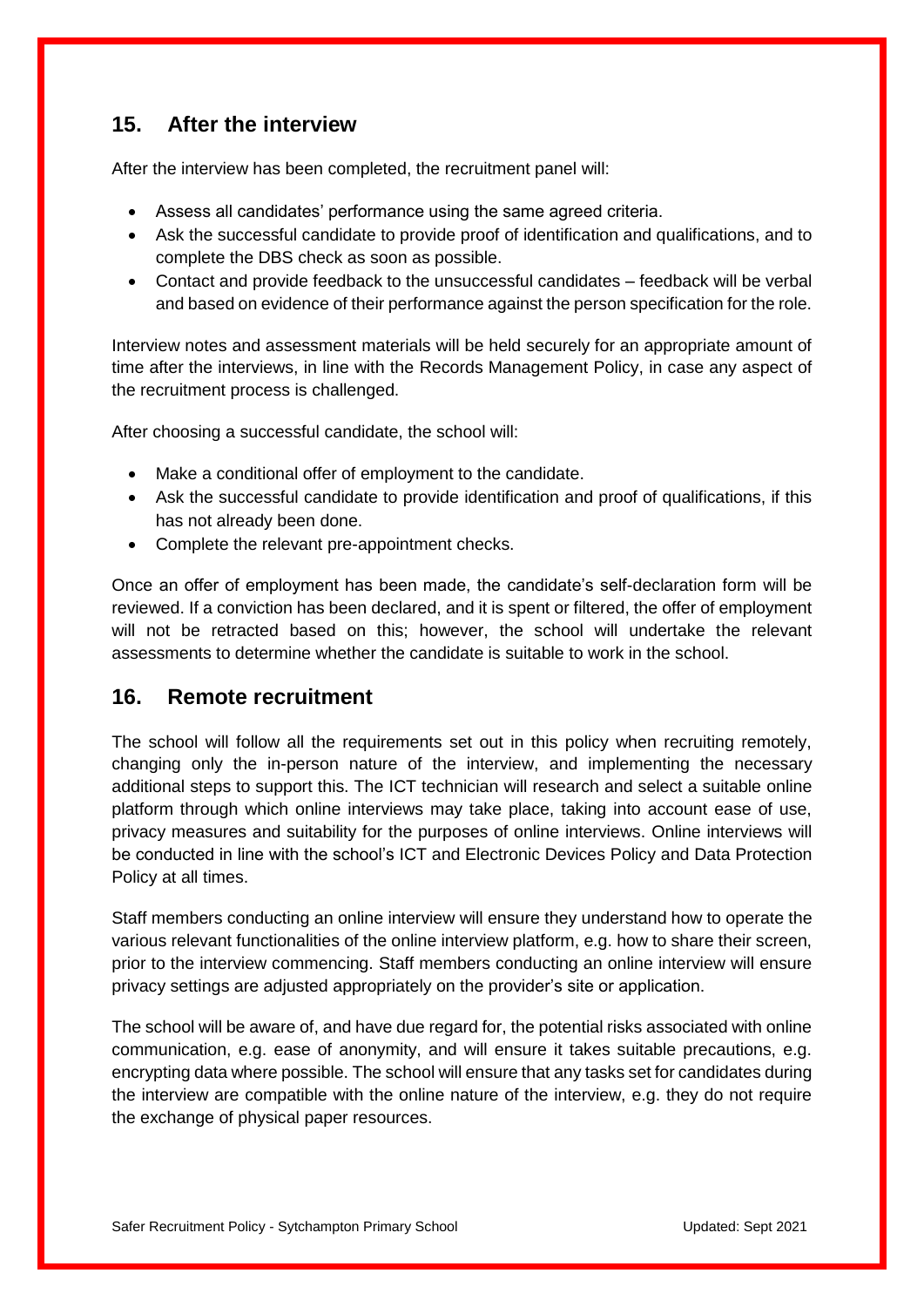The school will communicate its expectations to candidates regarding the use of the online platform in good time prior to the interview. These expectations will include, but will not be limited to, the following:

- The candidate will participate in the interview with both the video camera and microphone features enabled at all required times
- $\bullet$  The candidate will participate in the interview in a suitable setting  $-$  a quiet area with a neutral background
- The candidate will keep personal information which is not relevant to the recruitment process private, e.g. their email password, and will not ask the staff members conducting the interview to share any such private information
- Where necessary, the candidate will be aware that the school will record the online interview, and that they will be required to consent to this in order for the interview process to continue

When recording an online interview, prior permission will be acquired from the candidate in writing via email and all members of the interview will be notified before the interview commences via email, and again once they have joined the interview before recording commences. If the candidate does not provide consent to recording the interview, the school will consider whether the online interview can still take place in line with school's safeguarding and records management responsibilities.

The school will not discriminate against candidates who are recruited remotely; they will be considered fairly alongside any candidates who are not recruited remotely.

If a candidate refuses to interview remotely, the school will consider whether alternative arrangements for an in-person interview are possible, having due regard to the school's equality duties at all times. If this is not possible, then the school will sensitively inform the candidate that the remote interview process is a requirement of the application process, and have a considerate and good-natured discussion with the candidate as to whether they can continue with the recruitment process at this time. The school will direct candidates towards the DfE's advice on ['Attending your first remote interview'](https://teaching.blog.gov.uk/2020/06/12/attending-your-first-remote-interview/) prior to the interview.

## <span id="page-16-0"></span>**17. Pre-appointment checks**

All appointments will be conditional on satisfactory completion of the necessary preappointment checks. These checks seek to identify whether there is anything that would make the candidate an unsuitable appointment for working with children or as a teacher.

When appointing new staff, the school will:

- Verify the candidate's identity e.g. checking the name and birth date on a birth certificate.
- Obtain an enhanced DBS certificate (via the candidate) and, for candidates engaging in regulated activity, barred list information.
- Where it has been deemed necessary, obtain an enhanced DBS check with children's barred list information.
- Verify a candidate's ability to carry out their role.
- Verify the person's right to work in the UK.

Safer Recruitment Policy - Sytchampton Primary School **Channel Control Control Control Control Control Control** Updated: Sept 2021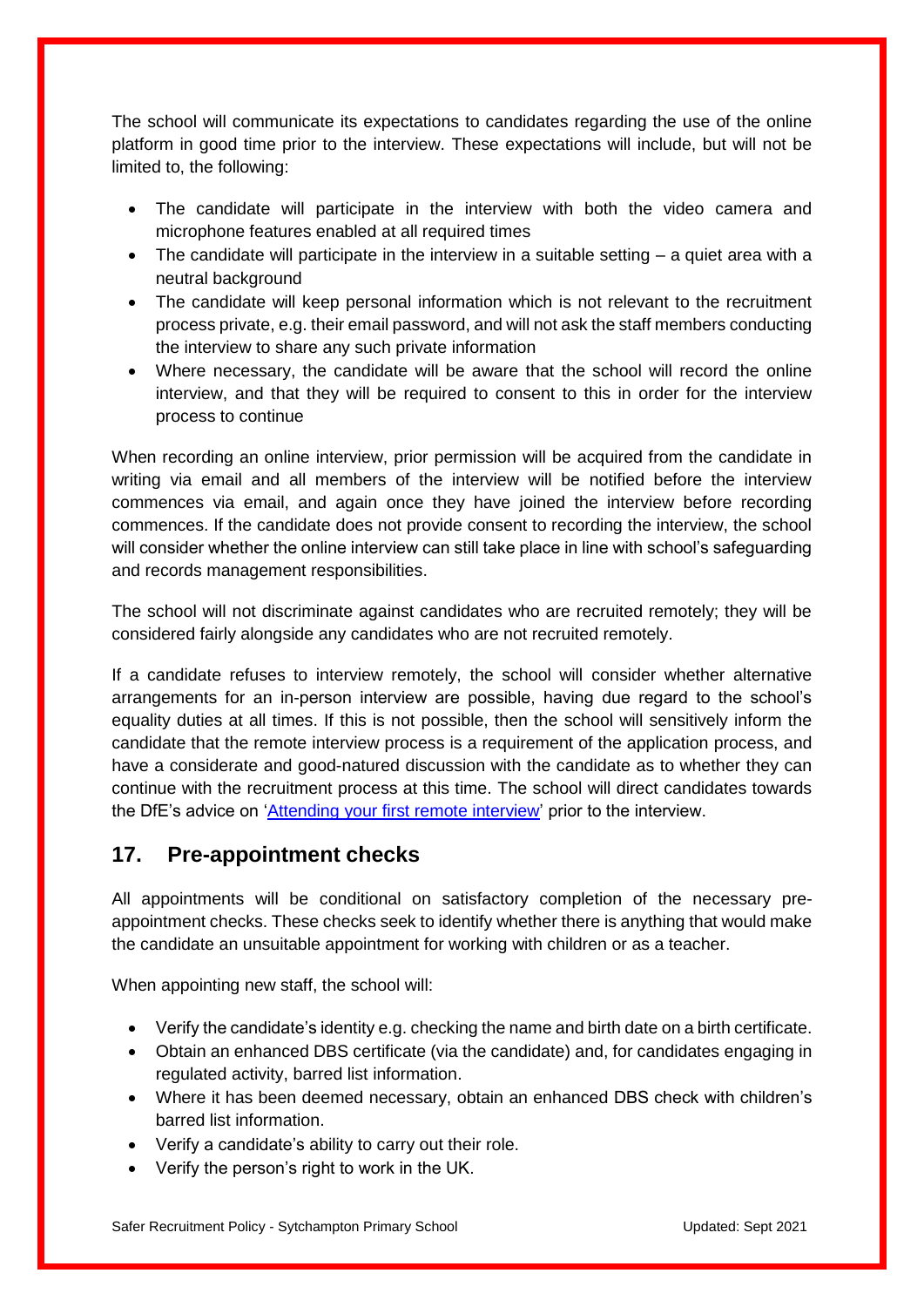- Make further checks on any individual who has lived or worked outside the UK.
- Verify professional qualifications, as appropriate.
- For those in management, trustee or governor roles, conduct a section 128 check.

The school will only obtain a separate barred list check if a newly appointed staff member is engaging in regulated activity before the receipt of an enhanced DBS certificate; or if the individual has worked in a school where they were in regular contact with children and young people in the three months prior to the new staff member's appointment to the school.

The recruitment panel will ensure any candidate employed to carry out teaching work is not subject to a prohibition order or any sanction or restriction imposed (that remains current) by the GTCE before its abolition in March 2012.

The recruitment panel will assess all cases fairly and on an individual basis. Where a decision has been made not to appoint somebody because of their conviction(s), it will be clearly documented to enable the school a chance to defend its decision if challenged.

The school will consider the following when assessing any disclosure information on a DBS certificate:

- The seriousness and relevance to the post which they have applied to
- How long ago the offence occurred
- Whether it was a one-off incident or a history of incidents
- The circumstances around and at the time of the incident
- Whether the individual accepted responsibility for what happened

If the school has reason to believe that an individual is barred, it is an offence under section 9 of the Safeguarding Vulnerable Groups Act (SVGA) 2006 for the school to allow the individual to carry out any form of regulated activity.

The school will use the Employer Secure Access sign-in portal via the Teaching Regulation Agency Teacher Services web page to check if a proposed governor is barred as a result of being subject to a section 128 direction.

Checks for all prohibitions, directions, sanctions and restrictions will be carried out by using the secure access portal on the Teacher Services' [web page.](https://teacherservices.education.gov.uk/)

There is no requirement to obtain an enhanced DBS certificate or carry out checks for events that may have occurred outside the UK if, in the three months prior to their appointment, the candidate has worked:

- In a school in England in a post which brought them into regular contact with children or young people; or
- In any post in a school since 12 May 2006 which did not bring the person into regular contact with children or young persons; or
- **[Colleges only]** In an institution within the FE sector in England, or in a 16 to 19 academy, in a post which involved the provision of education which brought the person regularly into contact with children or young persons.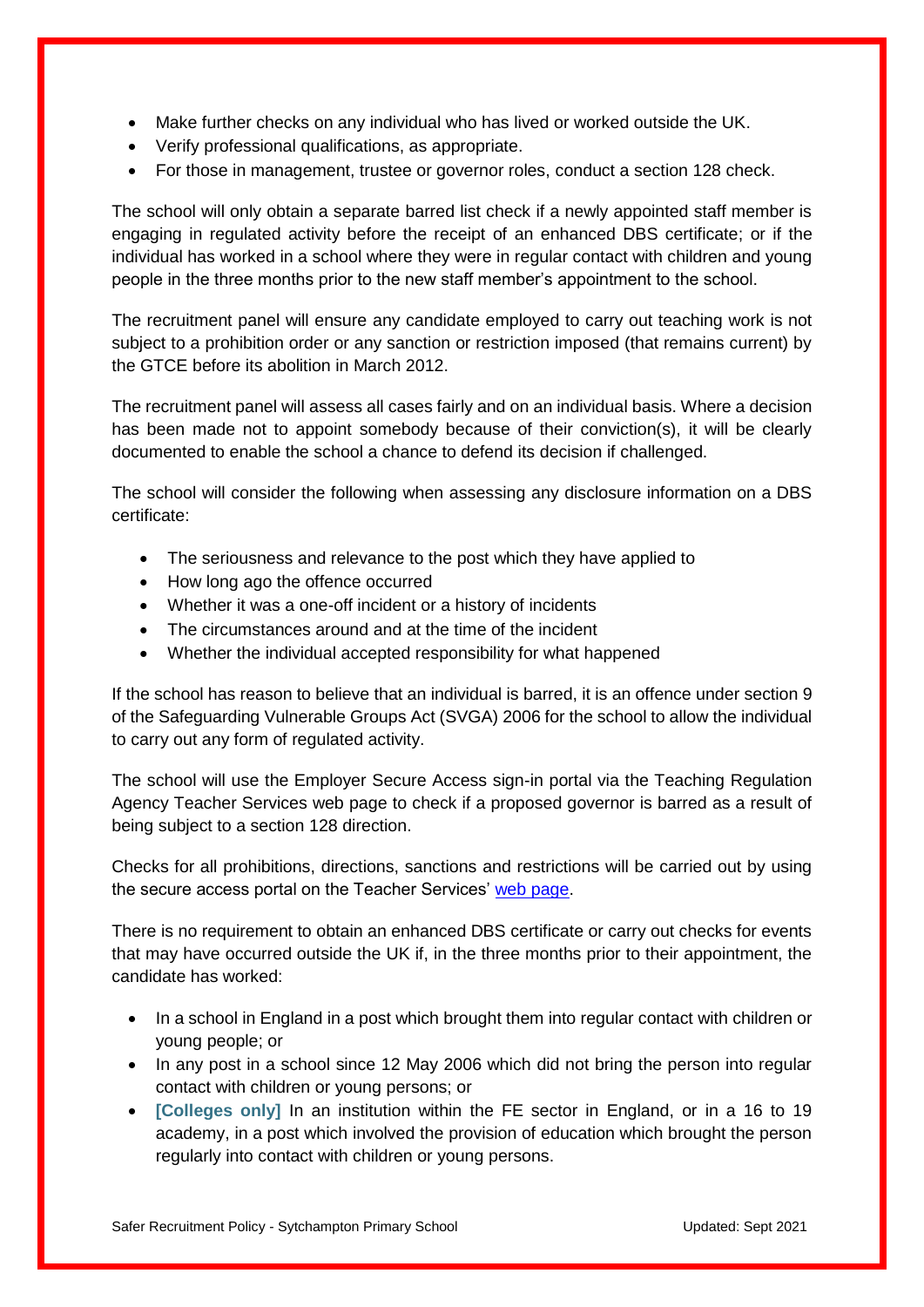#### **Volunteers**

For all volunteers, the school will undertake a written risk assessment and use professional judgement and experience when deciding what checks, if any, will be required. The school reserves the right to request barred list information for all volunteers, regardless of whether they are supervised or not.

All unsupervised volunteers engaging in regulated activity will be required to provide the school with an enhanced DBS check with a barred list check. Existing volunteers in regulated activity do not need to be re-checked if they have already had a DBS check (including barred list information); however, the school may decide to conduct a repeat DBS check.

#### **Candidates who have lived outside the UK**

**[The Teaching Regulation Agency no longer maintains a list of EEA teachers with sanctions. Schools must continue to carry out safer recruitment checks on all candidates and must make any further checks they think relevant.]**

For candidates who have lived outside the UK, all mandatory checks outlined in this policy will be carried out, along with additional checks where necessary. This includes the safer recruitment checks outlined in the KCSIE statutory guidance.

For candidates who have lived or worked outside the UK, the school will make further checks where necessary, including, but not limited to:

- Obtaining an enhanced DBS certificate with barred list information, including for candidates who have not been to the UK before.
- For teaching staff, obtaining proof of their past conduct as a teacher from the professional regulating authority in the country in which they worked, where available.
- **[Since 1 July 2021, new rules for right to work checks apply. EU, EEA, or Swiss citizens need to provide evidence of lawful immigration status in the UK. Individuals from these areas will no longer be able to use their passport or national ID as proof of right to work. Schools will need to check candidate's right to work online.]** Obtaining evidence that candidates have the right to work in the UK through the government's [online portal,](https://www.gov.uk/view-right-to-work) using a share code, or the candidate's date of birth.
- **[The UK introduced a points-based immigration systems on 1 January 2021. This affects how schools employ teachers who are not UK or Irish nationals. All overseas nationals arriving in the UK from 1 January 2021, including those from the EEA and Switzerland, come under the new system.]** Obtaining proof of candidates' immigration status in the UK.

If a candidate is unable to provide the correct documentation, they cannot submit a DBS check. This is because the right to work in the UK cannot be established.

Following the UK's exit from the EU, schools and colleges should apply the same approach for any individuals who have lived or worked outside the UK regardless of whether or not it was in an EEA country or the rest of the world.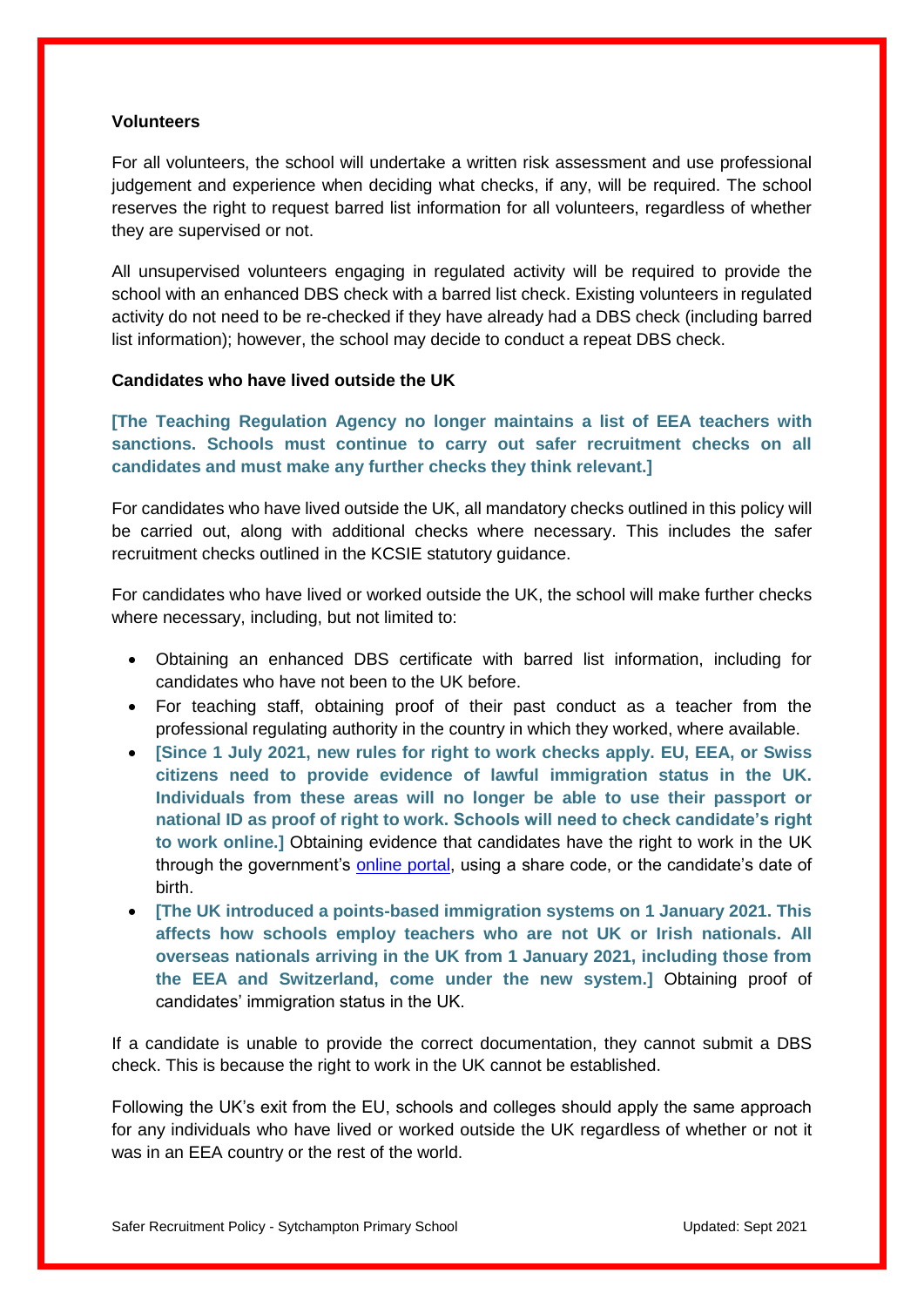#### **Agency and third-party staff**

In the case of any employee working at the school who is sourced from an agency or thirdparty organisation, confirmation must be obtained from the organisation, in writing, that all necessary checks have been completed. Confirmation will also be obtained that the individual who presents for work is the same person on whom all checks have been completed. A copy of photographic identification will generally be kept where appropriate.

The school will obtain a copy of the enhanced DBS certificate from the agency or third-party organisation where it has been obtained before the person is due to commence work and has disclosed any matter or information.

#### **Trainee/student teachers**

The school will ensure that enhanced DBS certificates and barred list checks are obtained on all salaried candidates for initial teacher training who are in regulated activity.

Where trainee teachers are fee-funded, it is the responsibility of the initial teacher training provider to carry out the necessary checks. The school will obtain written confirmation from the agency that the checks have been carried out.

#### **Existing staff**

If a member of staff moves from a post that was not regulated activity to one that is, the relevant checks will be carried out.

The recruitment panel will carry out further checks where there is a concern about a member of staff's suitability to work with children. An investigation will be carried out to gather enough evidence to establish if an allegation has a foundation. The employer of the school will ensure they have sufficient information to meet the referral duty criteria in 12.23 of this policy.

The school will refer to the DBS anyone who has harmed, or poses a risk of harm, to a child or vulnerable adult where:

- The harm test is satisfied in respect of that harm.
- The individual has received a caution or conviction for a relevant offence, or if there is reason to believe that the individual has committed a listed relevant offence.
- The individual is deployed to another area of work not in regulated activity, or where they have been suspended.

Referrals to the DBS will be made on conclusion of an investigation where an individual has been removed from regulated activity. Referrals to the DBS will be made as soon as possible after the resignation, removal or redeployment of the staff member.

#### **Contractors**

The school will ensure that any contractor, or any employee of the contractor, has been subject to the appropriate level of DBS check. Contractors engaging in regulated activity will require an enhanced DBS certificate (including barred list information). For all other contractors who are not engaging in regulated activity, but whose work provides them with an opportunity for

Safer Recruitment Policy - Sytchampton Primary School **Channel Control Control Control Control** Updated: Sept 2021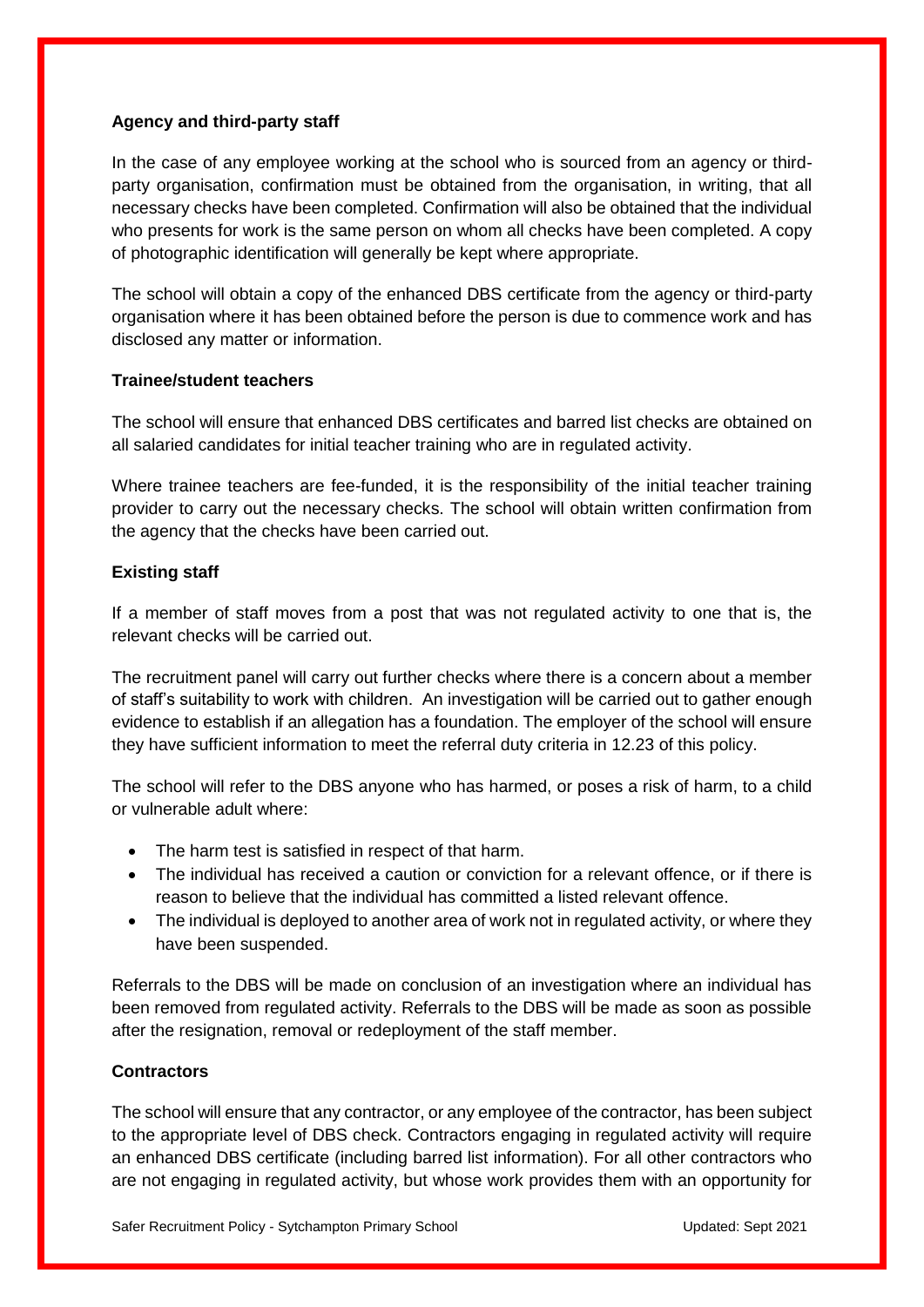regular contact with children, an enhanced DBS check (not including barred list information) will be required. Under no circumstances will a contractor in respect of whom no checks have been obtained be allowed to work unsupervised or engage in regulated activity.

The school will set out its safeguarding requirements in the contract between the contractor's organisation and the school.

If a contractor is self-employed, the school will consider obtaining the DBS check, as selfemployed people are not able to make an application directly to the DBS on their own account.The school will always check the identity of contractors and their staff on arrival.

#### **Governors**

Governors will have an enhanced criminal records certificate from the DBS. Governance is not a regulated activity and so governors will not need a barred list check unless, in addition to their governance duties, they also engage in regulated activity.

The governing board may request an enhanced DBS certificate without a barred list check on an individual as part of the appointment process for governors. An enhanced DBS certificate (which will include a barred list check) will only be requested if the governor will be engaging in regulated activity; this also applies to volunteer governors.

Governors will be subject to a section 128 direction check.

#### <span id="page-20-0"></span>**18. Identification checking process**

When checking the validity of identifying documents, the school will ensure that this is done in the presence of the holder, e.g. in person or via a live video link. In both cases, the school will be in physical possession of the original documents. The school will only accept valid, current and original documentation in its physical form. The school will not accept photocopies or documentation printed from the internet e.g. internet bank statements.

The school will request documents with photographic identity, such as a passport, and compare this against the candidate's likeness. The school will not accept documents that are not in the candidate's current name as recorded on the application form.

The school will ensure that the candidate declares all previous name changes and provides documentary evidence to support the name change. If the candidate is unable to provide evidence to support the name change, the school will hold a discussion with the candidate about the reasons why, before validating their identity.

The school will compare the candidate's address history with any other information the candidate has provided, such as their CV.

The school will ensure that all letters and statements provided by the candidate are recent e.g. within a three-month period.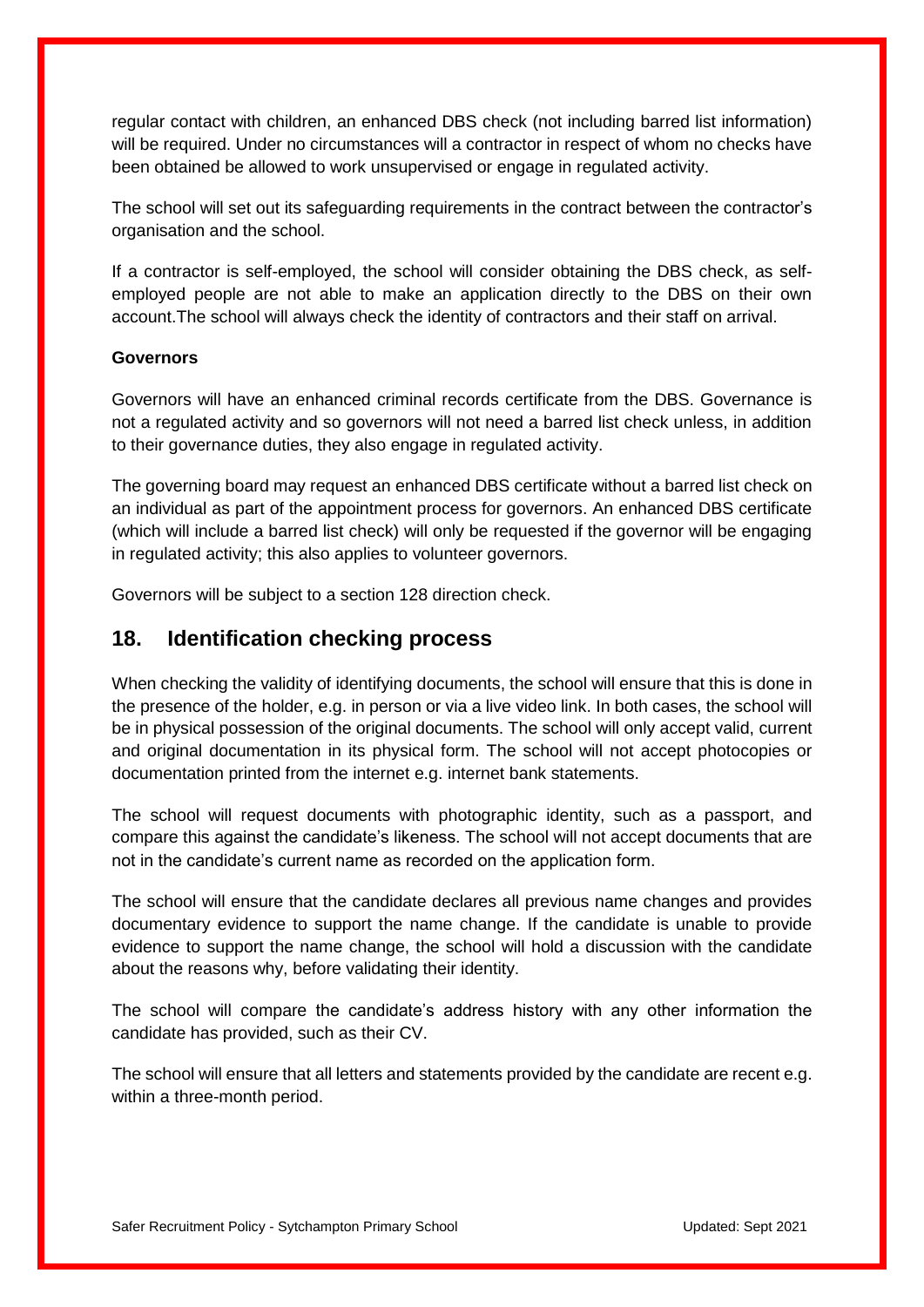### <span id="page-21-0"></span>**19. After the pre-appointment checks**

Once the pre-employment checks have been completed, the recruitment panel will:

- Agree a start date with the candidate.
- Destroy the completed self-declaration forms.
- Submit contractual paperwork, including the completed DBS check, copies of identification, references, proof of qualifications, pre-employment medical enquiry form, P45, application/equal opportunities and emergency contacts.
- Add the required details of the checks carried out to the school's SCR.

## <span id="page-21-1"></span>**20. Single central record (SCR)**

The school will maintain and regularly update the SCR.

All new employees will be added to the record, which will include:

- All staff (including supply staff) who work at the school.
- All others who work in regular contact with children in the school or college, including volunteers.

The bullet points below set out the minimum information that must be recorded in respect of staff members (including teacher trainees on salaried routes). The record will indicate whether the following checks have been carried out or certificates obtained, and the date on which each check was completed/certificate obtained:

- An identity check
- A barred list check
- An enhanced DBS check
- A prohibition from teaching check
- Further checks on people living or working outside the UK, including checks for European Economic Area (EEA) teacher sanctions and restrictions
- A check of professional qualifications
- A section 128 check
- A check to establish the person's right to work in the UK
- For those in management, trustee or governor roles, a section 128 check

For supply staff, the school will include whether written confirmation has been received that the employment business supplying the member of supply staff has carried out the relevant checks and obtained the appropriate certificates, and the date that confirmation was received and whether any enhanced DBS check certificate has been provided in respect of the member of staff.

If checks are carried out on volunteers, this will be recorded in the SCR.

The details of individuals will be removed from the SCR once their employment with the school ends.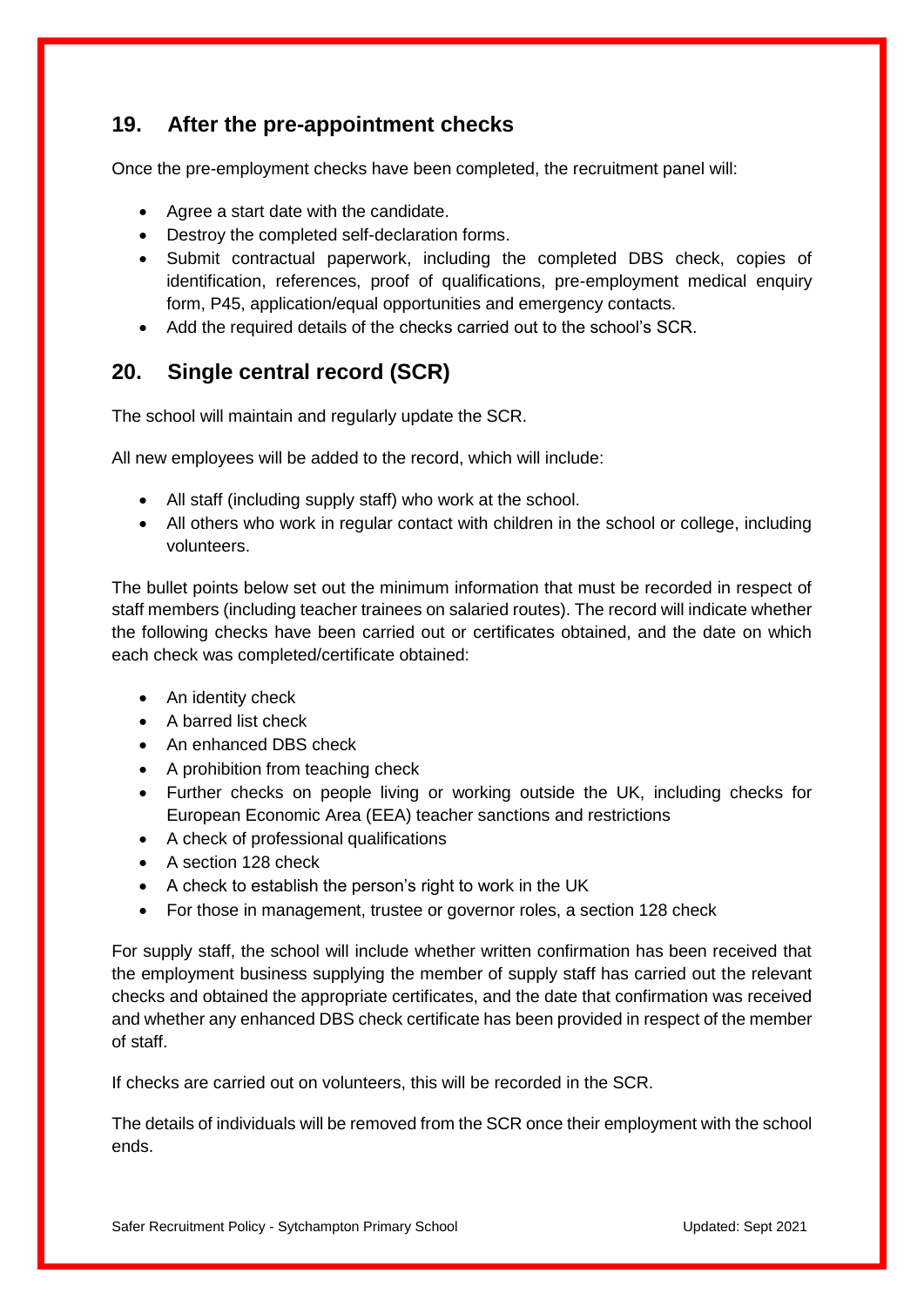## <span id="page-22-0"></span>**21. Safer recruitment training**

At least one member of the recruitment panel will have completed formal safer recruitment training.

As a measure of good practice, the school will ensure that this training is renewed every five years.

Staff and governors involved in the recruitment process will have an awareness of information regarding the following:

- The recruitment and selection process
- Pre-appointment and vetting checks, regulated activity and recording of information
- Other checks that may be necessary for, staff, volunteers and others
- How to ensure the ongoing safeguarding of children and legal reporting duties on employers

#### <span id="page-22-1"></span>**22. Safeguarding**

For references provided to the school, the candidate's suitability will always be assessed with particular regard paid to their suitability to work with children. The DSL will be consulted where appropriate.

The DSL will recognise the school's duty to disclose safeguarding concerns overrides any other duties to an employee, and ensure the school complies with its safeguarding obligations. The DSL will ensure records are kept of all allegations against staff in line with the most upto-date version of KCSIE.

For all safeguarding allegations, excluding those proven to be malicious, a clear and comprehensive summary of the allegation, details of how the allegation was followed up and resolved, and a note of any action taken, and decisions reached, will be kept on the confidential personnel file of the accused member of staff. Accurate information based on these records will be given in response to future requests for a reference, where appropriate. Safeguarding information will not be given in circumstances where the allegation was found to be false, unsubstantiated or malicious – this includes if it is a history of repeated concerns or allegations which have been found to be false, unsubstantiated or malicious. The member of staff providing the reference will make no comments about their own personal views on the veracity of allegations.

#### <span id="page-22-2"></span>**23. Monitoring and review**

This policy is reviewed annually by the governing board and the headteacher.

Any changes made to this policy will be communicated to all members of staff and relevant stakeholders.

All members of staff are required to familiarise themselves with all processes and procedures outlined in this policy as part of their induction programme.